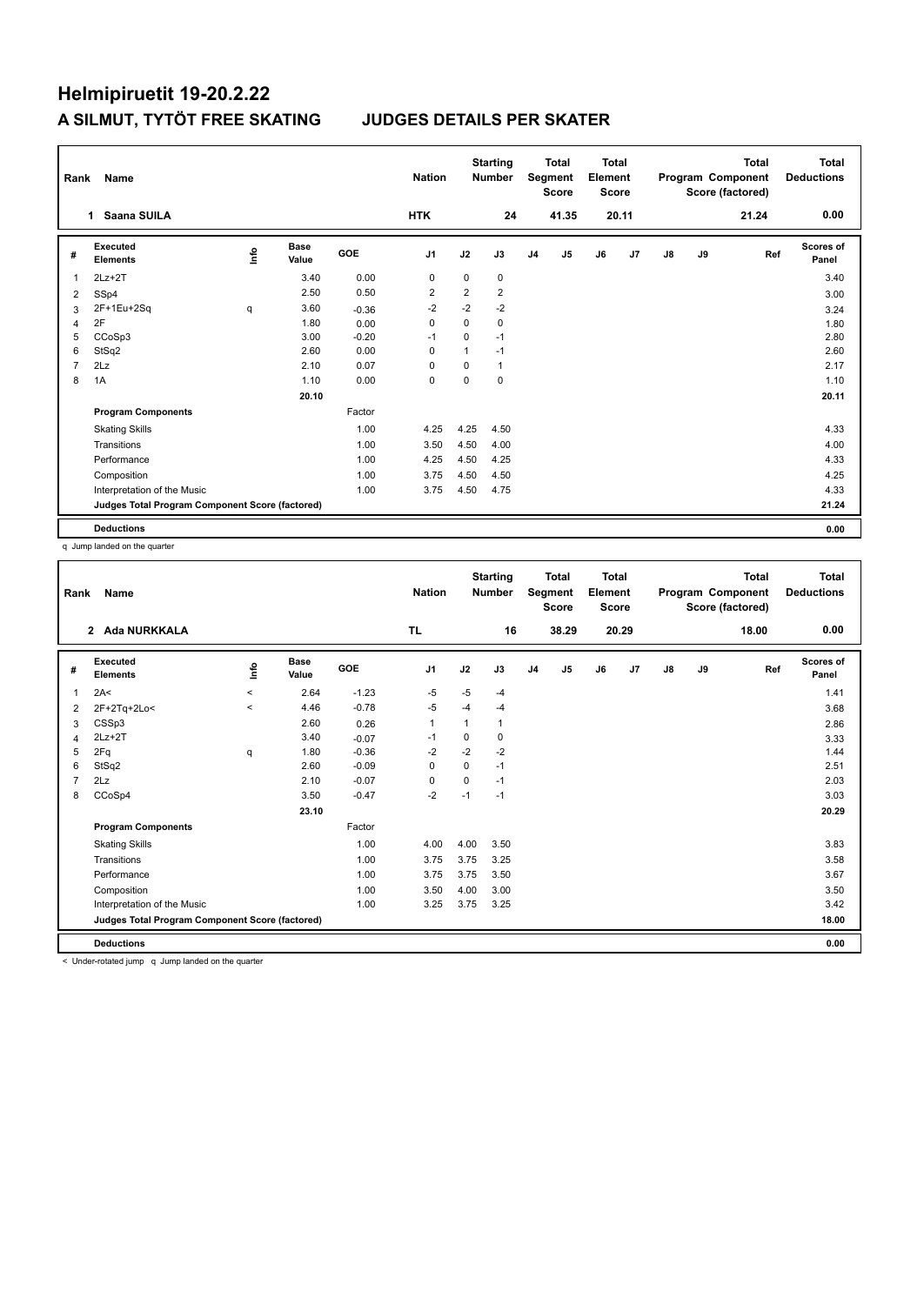# Helmipiruetit 19-20.2.22 A SILMUT, TYTÖT FREE SKATING

### **JUDGES DETAILS PER SKATER**

| Rank           | Name                                            |             |                      |         | <b>Nation</b>  |                | <b>Starting</b><br><b>Number</b> |                | <b>Total</b><br>Segment<br><b>Score</b> | Total<br>Element<br><b>Score</b> |       |               |    | <b>Total</b><br>Program Component<br>Score (factored) | Total<br><b>Deductions</b> |
|----------------|-------------------------------------------------|-------------|----------------------|---------|----------------|----------------|----------------------------------|----------------|-----------------------------------------|----------------------------------|-------|---------------|----|-------------------------------------------------------|----------------------------|
|                | <b>Neela VAINIKAINEN</b><br>3                   |             |                      |         | <b>KOTA</b>    |                | 18                               |                | 37.15                                   |                                  | 19.31 |               |    | 18.34                                                 | $-0.50$                    |
| #              | Executed<br><b>Elements</b>                     | <u>lnfo</u> | <b>Base</b><br>Value | GOE     | J <sub>1</sub> | J2             | J3                               | J <sub>4</sub> | J5                                      | J6                               | J7    | $\mathsf{J}8$ | J9 | Ref                                                   | <b>Scores of</b><br>Panel  |
| 1              | $2F+2T$                                         |             | 3.10                 | 0.00    | 0              | 0              | 0                                |                |                                         |                                  |       |               |    |                                                       | 3.10                       |
| 2              | 2A<<                                            | <<          | 1.10                 | $-0.55$ | $-5$           | $-5$           | $-5$                             |                |                                         |                                  |       |               |    |                                                       | 0.55                       |
| 3              | SSp2                                            |             | 1.60                 | 0.11    | $\mathbf{1}$   | 1              | $\Omega$                         |                |                                         |                                  |       |               |    |                                                       | 1.71                       |
| $\overline{4}$ | 2Lz                                             |             | 2.10                 | 0.00    | 0              | 0              | 0                                |                |                                         |                                  |       |               |    |                                                       | 2.10                       |
| 5              | 2Lo                                             |             | 1.70                 | 0.00    | 0              | $\Omega$       | 0                                |                |                                         |                                  |       |               |    |                                                       | 1.70                       |
| 6              | CCoSp3                                          |             | 3.00                 | 0.20    | 0              | $\overline{1}$ | 1                                |                |                                         |                                  |       |               |    |                                                       | 3.20                       |
| 7              | StSq2                                           |             | 2.60                 | 0.09    | $\mathbf 0$    | $\Omega$       | 1                                |                |                                         |                                  |       |               |    |                                                       | 2.69                       |
| 8              | 2Lz+1Eu+2F                                      |             | 4.40                 | $-0.14$ | $-1$           | 0              | $-1$                             |                |                                         |                                  |       |               |    |                                                       | 4.26                       |
|                |                                                 |             | 19.60                |         |                |                |                                  |                |                                         |                                  |       |               |    |                                                       | 19.31                      |
|                | <b>Program Components</b>                       |             |                      | Factor  |                |                |                                  |                |                                         |                                  |       |               |    |                                                       |                            |
|                | <b>Skating Skills</b>                           |             |                      | 1.00    | 4.00           | 3.75           | 4.00                             |                |                                         |                                  |       |               |    |                                                       | 3.92                       |
|                | Transitions                                     |             |                      | 1.00    | 3.25           | 3.50           | 3.75                             |                |                                         |                                  |       |               |    |                                                       | 3.50                       |
|                | Performance                                     |             |                      | 1.00    | 3.75           | 3.50           | 3.75                             |                |                                         |                                  |       |               |    |                                                       | 3.67                       |
|                | Composition                                     |             |                      | 1.00    | 3.50           | 3.75           | 4.00                             |                |                                         |                                  |       |               |    |                                                       | 3.75                       |
|                | Interpretation of the Music                     |             |                      | 1.00    | 3.50           | 3.50           | 3.50                             |                |                                         |                                  |       |               |    |                                                       | 3.50                       |
|                | Judges Total Program Component Score (factored) |             |                      |         |                |                |                                  |                |                                         |                                  |       |               |    |                                                       | 18.34                      |
|                | <b>Deductions</b>                               |             | Falls:               | $-0.50$ |                |                |                                  |                |                                         |                                  |       |               |    |                                                       | $-0.50$                    |

<< Downgraded jump

| Rank | Name                                            |         |                      |         | <b>Nation</b>  |                | <b>Starting</b><br><b>Number</b> |                | <b>Total</b><br>Segment<br><b>Score</b> | <b>Total</b><br>Element<br><b>Score</b> |       |               |    | <b>Total</b><br>Program Component<br>Score (factored) | <b>Total</b><br><b>Deductions</b> |
|------|-------------------------------------------------|---------|----------------------|---------|----------------|----------------|----------------------------------|----------------|-----------------------------------------|-----------------------------------------|-------|---------------|----|-------------------------------------------------------|-----------------------------------|
|      | 4 Nella SULENTO                                 |         |                      |         | <b>HTK</b>     |                | 19                               |                | 36.16                                   |                                         | 17.16 |               |    | 19.50                                                 | $-0.50$                           |
| #    | Executed<br><b>Elements</b>                     | ۴       | <b>Base</b><br>Value | GOE     | J <sub>1</sub> | J2             | J3                               | J <sub>4</sub> | J5                                      | J6                                      | J7    | $\mathsf{J}8$ | J9 | Ref                                                   | Scores of<br>Panel                |
| 1    | 2Lz+1Eu+2S                                      |         | 3.90                 | $-0.28$ | $-1$           | $-1$           | $-2$                             |                |                                         |                                         |       |               |    |                                                       | 3.62                              |
| 2    | $2F+2Lo<$                                       | $\prec$ | 3.16                 | $-0.84$ | -5             | $-5$           | $-4$                             |                |                                         |                                         |       |               |    |                                                       | 2.32                              |
| 3    | SSp2                                            |         | 1.60                 | 0.16    | $\pmb{0}$      | $\mathbf{1}$   | 2                                |                |                                         |                                         |       |               |    |                                                       | 1.76                              |
| 4    | 2Lz!                                            |         | 2.10                 | $-0.35$ | $-2$           | $-1$           | $-2$                             |                |                                         |                                         |       |               |    |                                                       | 1.75                              |
| 5    | 2F                                              |         | 1.80                 | 0.00    | 0              | 0              | 0                                |                |                                         |                                         |       |               |    |                                                       | 1.80                              |
| 6    | 1A<                                             | $\prec$ | 0.88                 | $-0.44$ | -5             | $-5$           | $-5$                             |                |                                         |                                         |       |               |    |                                                       | 0.44                              |
| 7    | StSq1                                           |         | 1.80                 | $-0.06$ | $-1$           | $\Omega$       | 0                                |                |                                         |                                         |       |               |    |                                                       | 1.74                              |
| 8    | CCoSp4                                          |         | 3.50                 | 0.23    | $\mathbf{1}$   | $\overline{ }$ | 0                                |                |                                         |                                         |       |               |    |                                                       | 3.73                              |
|      |                                                 |         | 18.74                |         |                |                |                                  |                |                                         |                                         |       |               |    |                                                       | 17.16                             |
|      | <b>Program Components</b>                       |         |                      | Factor  |                |                |                                  |                |                                         |                                         |       |               |    |                                                       |                                   |
|      | <b>Skating Skills</b>                           |         |                      | 1.00    | 4.00           | 4.00           | 3.75                             |                |                                         |                                         |       |               |    |                                                       | 3.92                              |
|      | Transitions                                     |         |                      | 1.00    | 3.50           | 4.25           | 3.50                             |                |                                         |                                         |       |               |    |                                                       | 3.75                              |
|      | Performance                                     |         |                      | 1.00    | 3.75           | 4.25           | 4.25                             |                |                                         |                                         |       |               |    |                                                       | 4.08                              |
|      | Composition                                     |         |                      | 1.00    | 3.75           | 4.25           | 3.75                             |                |                                         |                                         |       |               |    |                                                       | 3.92                              |
|      | Interpretation of the Music                     |         |                      | 1.00    | 3.75           | 4.00           | 3.75                             |                |                                         |                                         |       |               |    |                                                       | 3.83                              |
|      | Judges Total Program Component Score (factored) |         |                      |         |                |                |                                  |                |                                         |                                         |       |               |    |                                                       | 19.50                             |
|      | <b>Deductions</b>                               |         | Falls:               | $-0.50$ |                |                |                                  |                |                                         |                                         |       |               |    |                                                       | $-0.50$                           |

< Under-rotated jump ! Not clear edge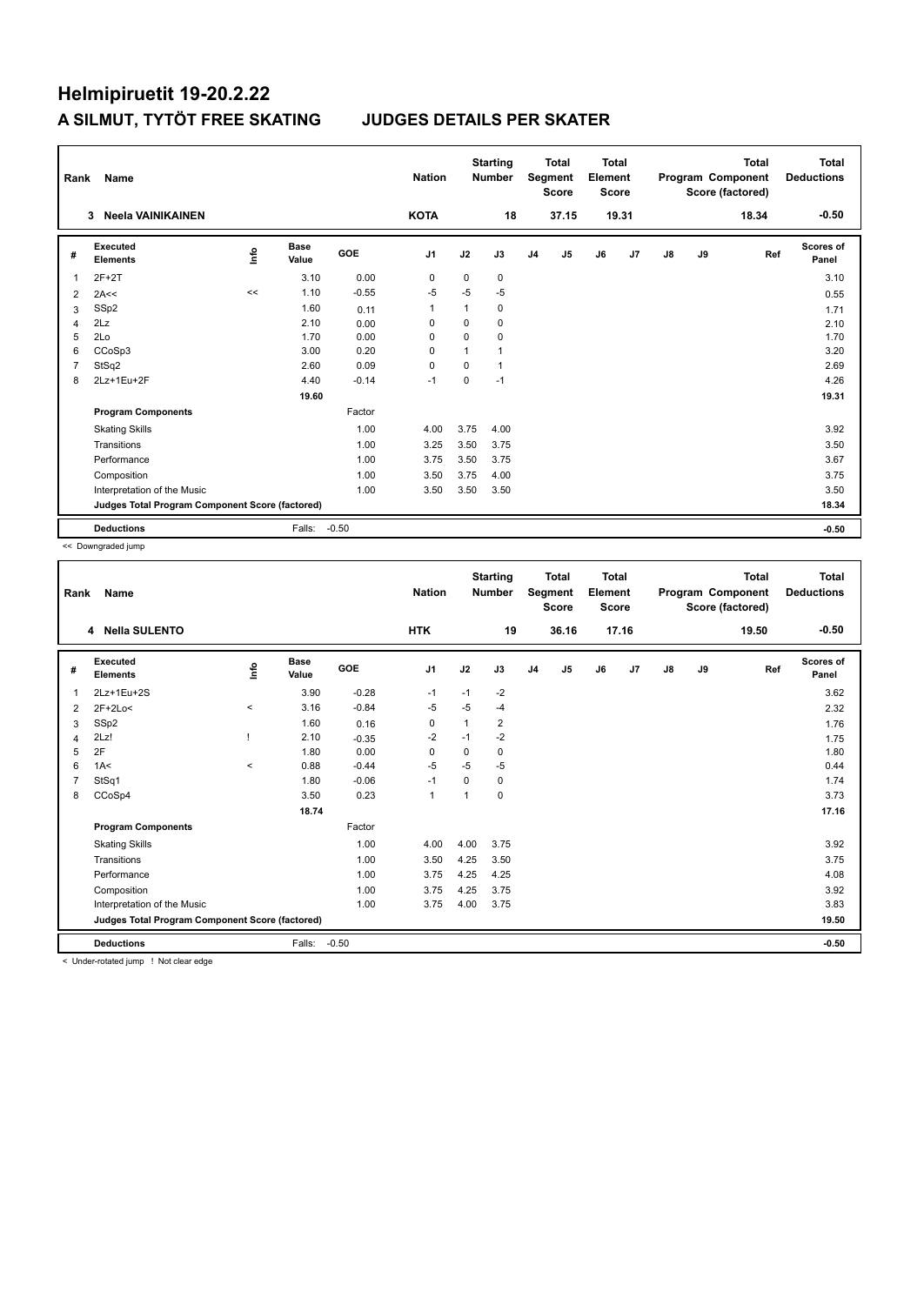| Rank           | Name                                            |           |                      |         | <b>Nation</b>  |                | <b>Starting</b><br><b>Number</b> |                | <b>Total</b><br>Segment<br><b>Score</b> | Total<br>Element<br><b>Score</b> |                |               |    | <b>Total</b><br>Program Component<br>Score (factored) | <b>Total</b><br><b>Deductions</b> |
|----------------|-------------------------------------------------|-----------|----------------------|---------|----------------|----------------|----------------------------------|----------------|-----------------------------------------|----------------------------------|----------------|---------------|----|-------------------------------------------------------|-----------------------------------|
|                | <b>Sabrina VIINIKAINEN</b><br>5                 |           |                      |         | <b>HATAL</b>   |                | 8                                |                | 34.86                                   |                                  | 15.86          |               |    | 19.50                                                 | $-0.50$                           |
| #              | Executed<br><b>Elements</b>                     | Life      | <b>Base</b><br>Value | GOE     | J <sub>1</sub> | J2             | J3                               | J <sub>4</sub> | J5                                      | J6                               | J <sub>7</sub> | $\mathsf{J}8$ | J9 | Ref                                                   | Scores of<br>Panel                |
| 1              | 1A                                              |           | 1.10                 | 0.11    | $\mathbf{1}$   | 1              | 1                                |                |                                         |                                  |                |               |    |                                                       | 1.21                              |
| $\overline{2}$ | $2Lz<+2T<$                                      | $\hat{~}$ | 2.72                 | $-0.73$ | $-5$           | $-4$           | $-4$                             |                |                                         |                                  |                |               |    |                                                       | 1.99                              |
| 3              | FSSp2                                           |           | 2.30                 | 0.08    | 0              | 1              | 0                                |                |                                         |                                  |                |               |    |                                                       | 2.38                              |
| $\overline{4}$ | 2F<+2T<+2Lo<                                    | $\hat{}$  | 3.84                 | $-0.67$ | $-5$           | $-5$           | $-4$                             |                |                                         |                                  |                |               |    |                                                       | 3.17                              |
| 5              | $2Lz$ !<                                        |           | 1.68                 | $-0.56$ | $-4$           | $-3$           | $-3$                             |                |                                         |                                  |                |               |    |                                                       | 1.12                              |
| 6              | 2S                                              |           | 1.30                 | 0.04    | $\Omega$       | $\Omega$       | 1                                |                |                                         |                                  |                |               |    |                                                       | 1.34                              |
| $\overline{7}$ | StSqB                                           |           | 1.50                 | 0.05    | $\mathbf 0$    | $\overline{1}$ | 0                                |                |                                         |                                  |                |               |    |                                                       | 1.55                              |
| 8              | CCoSp3                                          |           | 3.00                 | 0.10    | $\mathbf 0$    | 1              | 0                                |                |                                         |                                  |                |               |    |                                                       | 3.10                              |
|                |                                                 |           | 17.44                |         |                |                |                                  |                |                                         |                                  |                |               |    |                                                       | 15.86                             |
|                | <b>Program Components</b>                       |           |                      | Factor  |                |                |                                  |                |                                         |                                  |                |               |    |                                                       |                                   |
|                | <b>Skating Skills</b>                           |           |                      | 1.00    | 3.75           | 4.00           | 4.25                             |                |                                         |                                  |                |               |    |                                                       | 4.00                              |
|                | Transitions                                     |           |                      | 1.00    | 3.75           | 4.25           | 4.00                             |                |                                         |                                  |                |               |    |                                                       | 4.00                              |
|                | Performance                                     |           |                      | 1.00    | 3.25           | 4.00           | 4.00                             |                |                                         |                                  |                |               |    |                                                       | 3.75                              |
|                | Composition                                     |           |                      | 1.00    | 3.75           | 4.50           | 4.00                             |                |                                         |                                  |                |               |    |                                                       | 4.08                              |
|                | Interpretation of the Music                     |           |                      | 1.00    | 3.25           | 4.50           | 3.25                             |                |                                         |                                  |                |               |    |                                                       | 3.67                              |
|                | Judges Total Program Component Score (factored) |           |                      |         |                |                |                                  |                |                                         |                                  |                |               |    |                                                       | 19.50                             |
|                | <b>Deductions</b>                               |           | No/wrong spiral:     | $-0.50$ |                |                |                                  |                |                                         |                                  |                |               |    |                                                       | $-0.50$                           |

< Under-rotated jump ! Not clear edge

| Rank | <b>Name</b>                                     |         |                      |         | <b>Nation</b>  |             | <b>Starting</b><br><b>Number</b> |                | <b>Total</b><br>Segment<br><b>Score</b> | <b>Total</b><br>Element<br><b>Score</b> |                |    |    | <b>Total</b><br>Program Component<br>Score (factored) | <b>Total</b><br><b>Deductions</b> |
|------|-------------------------------------------------|---------|----------------------|---------|----------------|-------------|----------------------------------|----------------|-----------------------------------------|-----------------------------------------|----------------|----|----|-------------------------------------------------------|-----------------------------------|
|      | <b>Elsi-Maria VESALA</b><br>6                   |         |                      |         | <b>TL</b>      |             | 17                               |                | 34.54                                   |                                         | 16.63          |    |    | 17.91                                                 | 0.00                              |
| #    | Executed<br><b>Elements</b>                     | ۴       | <b>Base</b><br>Value | GOE     | J <sub>1</sub> | J2          | J3                               | J <sub>4</sub> | J5                                      | J6                                      | J <sub>7</sub> | J8 | J9 | Ref                                                   | <b>Scores of</b><br>Panel         |
| 1    | $1A+2T<+2T<$                                    | $\prec$ | 3.18                 | $-0.48$ | -5             | $-4$        | $-4$                             |                |                                         |                                         |                |    |    |                                                       | 2.70                              |
| 2    | 2Lz                                             |         | 2.10                 | $-0.07$ | $\mathbf 0$    | $\Omega$    | $-1$                             |                |                                         |                                         |                |    |    |                                                       | 2.03                              |
| 3    | 2F<+2Lo<                                        | $\,<\,$ | 2.80                 | $-0.63$ | -5             | $-4$        | $-4$                             |                |                                         |                                         |                |    |    |                                                       | 2.17                              |
| 4    | CCoSp2                                          |         | 2.50                 | 0.00    | 0              | $\Omega$    | 0                                |                |                                         |                                         |                |    |    |                                                       | 2.50                              |
| 5    | StSq2                                           |         | 2.60                 | $-0.26$ | $-2$           | $\mathbf 0$ | $-1$                             |                |                                         |                                         |                |    |    |                                                       | 2.34                              |
| 6    | 2S<                                             | $\prec$ | 1.04                 | $-0.24$ | $-3$           | $-2$        | $-2$                             |                |                                         |                                         |                |    |    |                                                       | 0.80                              |
|      | CSSp4                                           |         | 3.00                 | $-0.20$ | $-1$           | $-1$        | 0                                |                |                                         |                                         |                |    |    |                                                       | 2.80                              |
| 8    | 2Lz<                                            | $\,<\,$ | 1.68                 | $-0.39$ | $-3$           | $-2$        | $-2$                             |                |                                         |                                         |                |    |    |                                                       | 1.29                              |
|      |                                                 |         | 18.90                |         |                |             |                                  |                |                                         |                                         |                |    |    |                                                       | 16.63                             |
|      | <b>Program Components</b>                       |         |                      | Factor  |                |             |                                  |                |                                         |                                         |                |    |    |                                                       |                                   |
|      | <b>Skating Skills</b>                           |         |                      | 1.00    | 3.50           | 3.75        | 3.75                             |                |                                         |                                         |                |    |    |                                                       | 3.67                              |
|      | Transitions                                     |         |                      | 1.00    | 3.25           | 3.75        | 3.50                             |                |                                         |                                         |                |    |    |                                                       | 3.50                              |
|      | Performance                                     |         |                      | 1.00    | 3.25           | 4.00        | 3.50                             |                |                                         |                                         |                |    |    |                                                       | 3.58                              |
|      | Composition                                     |         |                      | 1.00    | 3.50           | 4.00        | 3.25                             |                |                                         |                                         |                |    |    |                                                       | 3.58                              |
|      | Interpretation of the Music                     |         |                      | 1.00    | 3.25           | 4.00        | 3.50                             |                |                                         |                                         |                |    |    |                                                       | 3.58                              |
|      | Judges Total Program Component Score (factored) |         |                      |         |                |             |                                  |                |                                         |                                         |                |    |    |                                                       | 17.91                             |
|      | <b>Deductions</b>                               |         |                      |         |                |             |                                  |                |                                         |                                         |                |    |    |                                                       | 0.00                              |

< Under-rotated jump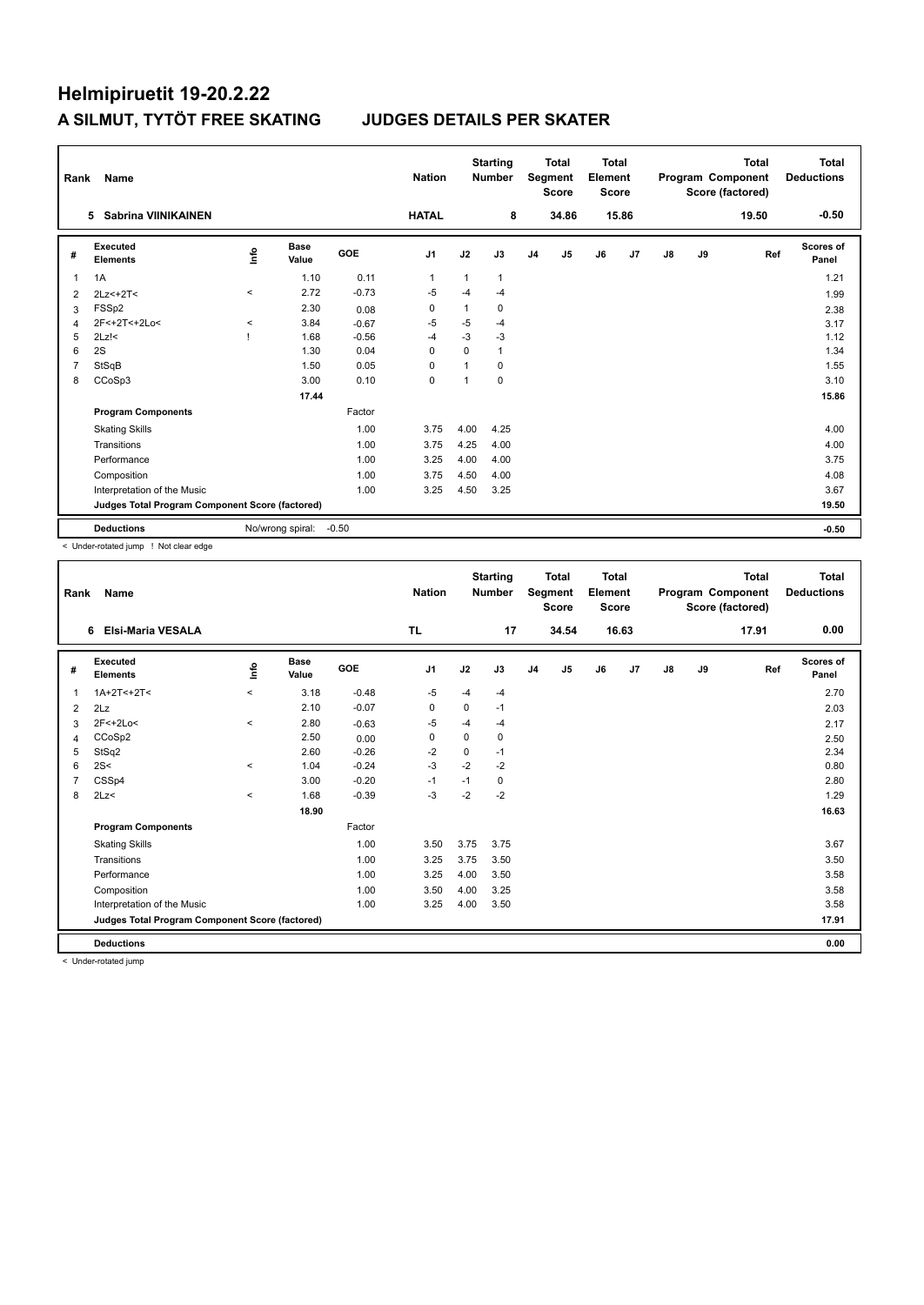| Rank           | Name                                            |      |               |            | <b>Nation</b>  |                | <b>Starting</b><br><b>Number</b> |                | <b>Total</b><br>Segment<br><b>Score</b> | <b>Total</b><br>Element<br><b>Score</b> |       |    |    | <b>Total</b><br>Program Component<br>Score (factored) | <b>Total</b><br><b>Deductions</b> |
|----------------|-------------------------------------------------|------|---------------|------------|----------------|----------------|----------------------------------|----------------|-----------------------------------------|-----------------------------------------|-------|----|----|-------------------------------------------------------|-----------------------------------|
|                | <b>Nea HUOLMAN</b><br>7                         |      |               |            | <b>HTK</b>     |                | 13                               |                | 34.15                                   |                                         | 17.82 |    |    | 17.33                                                 | $-1.00$                           |
| #              | Executed<br><b>Elements</b>                     | lnfo | Base<br>Value | <b>GOE</b> | J <sub>1</sub> | J2             | J3                               | J <sub>4</sub> | J5                                      | J6                                      | J7    | J8 | J9 | Ref                                                   | Scores of<br>Panel                |
| $\overline{1}$ | $2F+2T+2Lo$                                     |      | 4.80          | $-0.90$    | $-5$           | $-5$           | $-5$                             |                |                                         |                                         |       |    |    |                                                       | 3.90                              |
| 2              | 2Lze                                            | e    | 1.68          | $-0.84$    | $-5$           | $-5$           | $-5$                             |                |                                         |                                         |       |    |    |                                                       | 0.84                              |
| 3              | SSp4                                            |      | 2.50          | 0.42       | $\overline{2}$ | $\overline{2}$ | $\mathbf{1}$                     |                |                                         |                                         |       |    |    |                                                       | 2.92                              |
| $\overline{4}$ | $2F+2T$                                         |      | 3.10          | $-0.06$    | $\mathbf 0$    | $\mathbf 0$    | $-1$                             |                |                                         |                                         |       |    |    |                                                       | 3.04                              |
| 5              | 2Lze                                            | e    | 1.68          | $-0.56$    | $-3$           | $-3$           | $-4$                             |                |                                         |                                         |       |    |    |                                                       | 1.12                              |
| 6              | 1A                                              |      | 1.10          | 0.00       | 0              | $\Omega$       | 0                                |                |                                         |                                         |       |    |    |                                                       | 1.10                              |
| $\overline{7}$ | CCoSp3                                          |      | 3.00          | 0.10       | $\Omega$       |                | 0                                |                |                                         |                                         |       |    |    |                                                       | 3.10                              |
| 8              | StSq1                                           |      | 1.80          | 0.00       | $\mathbf 0$    | $\Omega$       | 0                                |                |                                         |                                         |       |    |    |                                                       | 1.80                              |
|                |                                                 |      | 19.66         |            |                |                |                                  |                |                                         |                                         |       |    |    |                                                       | 17.82                             |
|                | <b>Program Components</b>                       |      |               | Factor     |                |                |                                  |                |                                         |                                         |       |    |    |                                                       |                                   |
|                | <b>Skating Skills</b>                           |      |               | 1.00       | 3.75           | 3.75           | 3.75                             |                |                                         |                                         |       |    |    |                                                       | 3.75                              |
|                | Transitions                                     |      |               | 1.00       | 3.50           | 3.50           | 3.25                             |                |                                         |                                         |       |    |    |                                                       | 3.42                              |
|                | Performance                                     |      |               | 1.00       | 3.25           | 3.25           | 3.50                             |                |                                         |                                         |       |    |    |                                                       | 3.33                              |
|                | Composition                                     |      |               | 1.00       | 3.25           | 3.75           | 3.50                             |                |                                         |                                         |       |    |    |                                                       | 3.50                              |
|                | Interpretation of the Music                     |      |               | 1.00       | 3.25           | 3.50           | 3.25                             |                |                                         |                                         |       |    |    |                                                       | 3.33                              |
|                | Judges Total Program Component Score (factored) |      |               |            |                |                |                                  |                |                                         |                                         |       |    |    |                                                       | 17.33                             |
|                | <b>Deductions</b>                               |      | Falls: -1.00  |            |                |                |                                  |                |                                         |                                         |       |    |    |                                                       | $-1.00$                           |

e Wrong edge

| Rank | Name                                            |         |                      |         | <b>Nation</b>  |          | <b>Starting</b><br><b>Number</b> |                | <b>Total</b><br>Segment<br><b>Score</b> | <b>Total</b><br>Element<br><b>Score</b> |       |    |    | <b>Total</b><br>Program Component<br>Score (factored) | <b>Total</b><br><b>Deductions</b> |
|------|-------------------------------------------------|---------|----------------------|---------|----------------|----------|----------------------------------|----------------|-----------------------------------------|-----------------------------------------|-------|----|----|-------------------------------------------------------|-----------------------------------|
|      | Natalia KHARDIKOVA<br>8                         |         |                      |         | <b>LRTL</b>    |          | 22                               |                | 33.28                                   |                                         | 15.20 |    |    | 18.08                                                 | 0.00                              |
| #    | Executed<br><b>Elements</b>                     | ١nfo    | <b>Base</b><br>Value | GOE     | J <sub>1</sub> | J2       | J3                               | J <sub>4</sub> | J <sub>5</sub>                          | J6                                      | J7    | J8 | J9 | Ref                                                   | Scores of<br>Panel                |
| 1    | 1A+2T+2Lo                                       |         | 4.10                 | $-0.23$ | $-1$           | $-1$     | $-2$                             |                |                                         |                                         |       |    |    |                                                       | 3.87                              |
| 2    | 2Lo                                             |         | 1.70                 | 0.00    | 0              | 0        | 0                                |                |                                         |                                         |       |    |    |                                                       | 1.70                              |
| 3    | CSS <sub>p2</sub>                               |         | 2.30                 | $-0.15$ | -1             | $-1$     | 0                                |                |                                         |                                         |       |    |    |                                                       | 2.15                              |
| 4    | 2Lze<                                           | e       | 1.26                 | $-0.59$ | -5             | $-5$     | $-4$                             |                |                                         |                                         |       |    |    |                                                       | 0.67                              |
| 5    | 2F<                                             | $\prec$ | 1.44                 | $-0.39$ | $-4$           | $-2$     | $-2$                             |                |                                         |                                         |       |    |    |                                                       | 1.05                              |
| 6    | StSqB                                           |         | 1.50                 | $-0.10$ | $-1$           | $-1$     | 0                                |                |                                         |                                         |       |    |    |                                                       | 1.40                              |
|      | $2S+2T$                                         |         | 2.60                 | $-0.04$ | $-1$           | $\Omega$ | 0                                |                |                                         |                                         |       |    |    |                                                       | 2.56                              |
| 8    | CCoSp1                                          |         | 2.00                 | $-0.20$ | $-1$           | $-2$     | 0                                |                |                                         |                                         |       |    |    |                                                       | 1.80                              |
|      |                                                 |         | 16.90                |         |                |          |                                  |                |                                         |                                         |       |    |    |                                                       | 15.20                             |
|      | <b>Program Components</b>                       |         |                      | Factor  |                |          |                                  |                |                                         |                                         |       |    |    |                                                       |                                   |
|      | <b>Skating Skills</b>                           |         |                      | 1.00    | 3.00           | 3.50     | 4.25                             |                |                                         |                                         |       |    |    |                                                       | 3.58                              |
|      | Transitions                                     |         |                      | 1.00    | 3.00           | 3.75     | 4.00                             |                |                                         |                                         |       |    |    |                                                       | 3.58                              |
|      | Performance                                     |         |                      | 1.00    | 3.25           | 3.50     | 3.75                             |                |                                         |                                         |       |    |    |                                                       | 3.50                              |
|      | Composition                                     |         |                      | 1.00    | 3.25           | 4.00     | 4.00                             |                |                                         |                                         |       |    |    |                                                       | 3.75                              |
|      | Interpretation of the Music                     |         |                      | 1.00    | 3.25           | 4.00     | 3.75                             |                |                                         |                                         |       |    |    |                                                       | 3.67                              |
|      | Judges Total Program Component Score (factored) |         |                      |         |                |          |                                  |                |                                         |                                         |       |    |    |                                                       | 18.08                             |
|      | <b>Deductions</b>                               |         |                      |         |                |          |                                  |                |                                         |                                         |       |    |    |                                                       | 0.00                              |

< Under-rotated jump e Wrong edge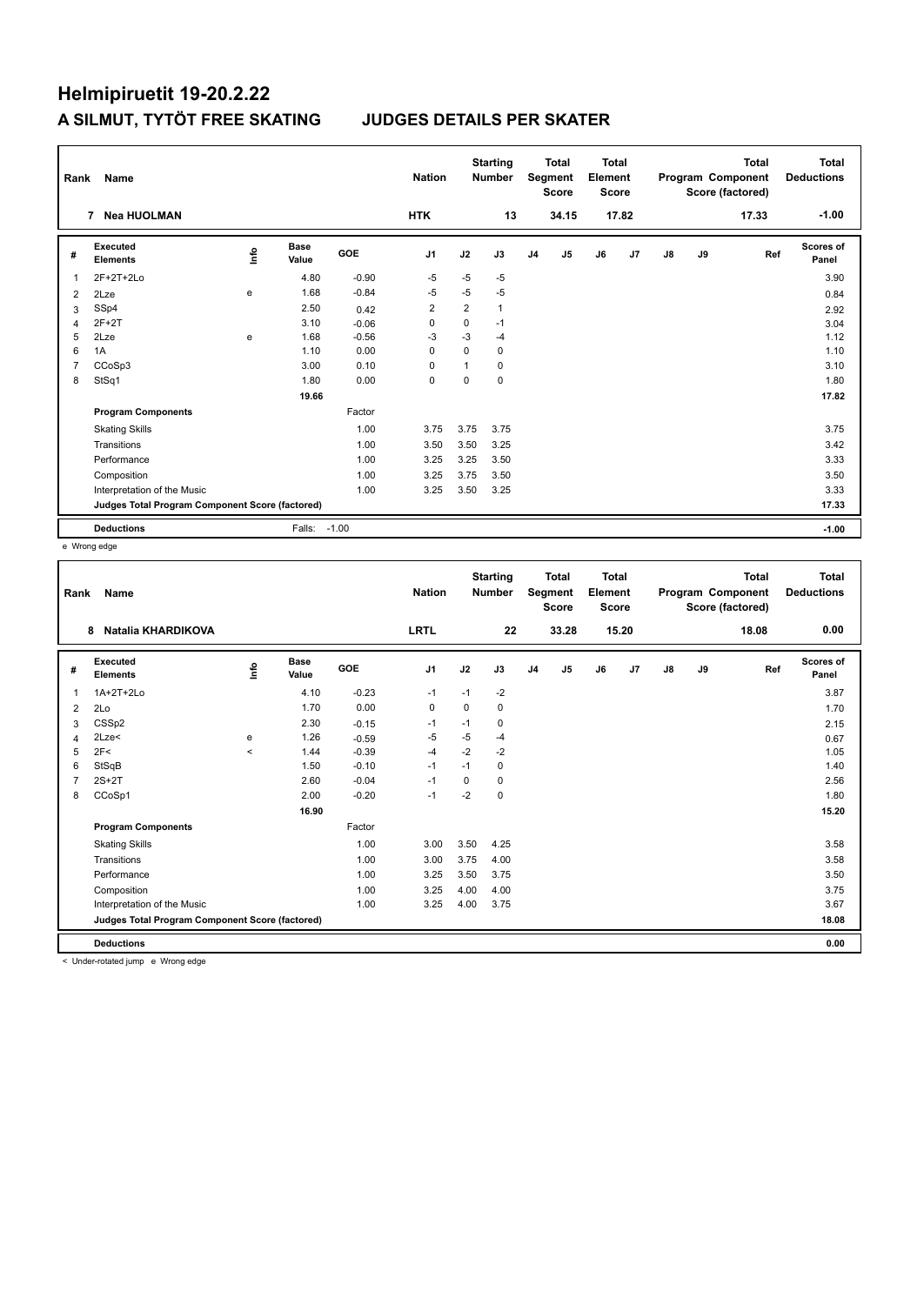| Rank           | Name                                            |         |                  |            | <b>Nation</b>  |          | <b>Starting</b><br><b>Number</b> |                | <b>Total</b><br>Segment<br><b>Score</b> | Total<br>Element<br><b>Score</b> |       |               |    | <b>Total</b><br>Program Component<br>Score (factored) | Total<br><b>Deductions</b> |
|----------------|-------------------------------------------------|---------|------------------|------------|----------------|----------|----------------------------------|----------------|-----------------------------------------|----------------------------------|-------|---------------|----|-------------------------------------------------------|----------------------------|
|                | <b>Matilda HOLMA</b><br>9                       |         |                  |            | TL.            |          | 20                               |                | 32.26                                   |                                  | 12.68 |               |    | 20.08                                                 | $-0.50$                    |
| #              | Executed<br><b>Elements</b>                     | lnfo    | Base<br>Value    | <b>GOE</b> | J <sub>1</sub> | J2       | J3                               | J <sub>4</sub> | J5                                      | J6                               | J7    | $\mathsf{J}8$ | J9 | Ref                                                   | Scores of<br>Panel         |
| $\overline{1}$ | 1A                                              |         | 1.10             | 0.11       | $\mathbf{1}$   | 1        | $\mathbf{1}$                     |                |                                         |                                  |       |               |    |                                                       | 1.21                       |
| 2              | 2Lz<+2T<+2Lo<                                   | $\,<\,$ | 4.08             | $-0.84$    | $-5$           | $-5$     | $-5$                             |                |                                         |                                  |       |               |    |                                                       | 3.24                       |
| 3              | $2F<<+2T<$                                      | <<      | 1.54             | $-0.52$    | $-5$           | $-5$     | $-5$                             |                |                                         |                                  |       |               |    |                                                       | 1.02                       |
| 4              | CCoSp2                                          |         | 2.50             | $-0.08$    | 0              | $\Omega$ | $-1$                             |                |                                         |                                  |       |               |    |                                                       | 2.42                       |
| 5              | 2Lz<<                                           | <<      | 0.60             | $-0.28$    | $-4$           | $-5$     | $-5$                             |                |                                         |                                  |       |               |    |                                                       | 0.32                       |
| 6              | StSqB                                           |         | 1.50             | $-0.20$    | $-1$           | $-1$     | $-2$                             |                |                                         |                                  |       |               |    |                                                       | 1.30                       |
| $\overline{7}$ | 2F<                                             | $\prec$ | 1.44             | $-0.34$    | $-3$           | $-2$     | $-2$                             |                |                                         |                                  |       |               |    |                                                       | 1.10                       |
| 8              | FSSp2                                           |         | 2.30             | $-0.23$    | $\mathbf 0$    | $-2$     | $-1$                             |                |                                         |                                  |       |               |    |                                                       | 2.07                       |
|                |                                                 |         | 15.06            |            |                |          |                                  |                |                                         |                                  |       |               |    |                                                       | 12.68                      |
|                | <b>Program Components</b>                       |         |                  | Factor     |                |          |                                  |                |                                         |                                  |       |               |    |                                                       |                            |
|                | <b>Skating Skills</b>                           |         |                  | 1.00       | 4.00           | 3.75     | 4.00                             |                |                                         |                                  |       |               |    |                                                       | 3.92                       |
|                | Transitions                                     |         |                  | 1.00       | 3.50           | 3.75     | 4.00                             |                |                                         |                                  |       |               |    |                                                       | 3.75                       |
|                | Performance                                     |         |                  | 1.00       | 4.00           | 3.75     | 4.25                             |                |                                         |                                  |       |               |    |                                                       | 4.00                       |
|                | Composition                                     |         |                  | 1.00       | 4.00           | 4.25     | 4.00                             |                |                                         |                                  |       |               |    |                                                       | 4.08                       |
|                | Interpretation of the Music                     |         |                  | 1.00       | 4.00           | 4.50     | 4.50                             |                |                                         |                                  |       |               |    |                                                       | 4.33                       |
|                | Judges Total Program Component Score (factored) |         |                  |            |                |          |                                  |                |                                         |                                  |       |               |    |                                                       | 20.08                      |
|                | <b>Deductions</b>                               |         | No/wrong spiral: | $-0.50$    |                |          |                                  |                |                                         |                                  |       |               |    |                                                       | $-0.50$                    |

< Under-rotated jump << Downgraded jump

| Rank | <b>Name</b>                                     |         |                      |         | <b>Nation</b>  |                | <b>Starting</b><br><b>Number</b> |                | <b>Total</b><br>Segment<br><b>Score</b> | <b>Total</b><br>Element<br><b>Score</b> |       |               |    | <b>Total</b><br>Program Component<br>Score (factored) | <b>Total</b><br><b>Deductions</b> |
|------|-------------------------------------------------|---------|----------------------|---------|----------------|----------------|----------------------------------|----------------|-----------------------------------------|-----------------------------------------|-------|---------------|----|-------------------------------------------------------|-----------------------------------|
| 10   | <b>Mila RUOKOSTENPOHJA</b>                      |         |                      |         | <b>LRTL</b>    |                | $\mathbf{2}$                     |                | 31.84                                   |                                         | 13.84 |               |    | 18.50                                                 | $-0.50$                           |
| #    | Executed<br><b>Elements</b>                     | ۴       | <b>Base</b><br>Value | GOE     | J <sub>1</sub> | J2             | J3                               | J <sub>4</sub> | J5                                      | J6                                      | J7    | $\mathsf{J}8$ | J9 | Ref                                                   | <b>Scores of</b><br>Panel         |
| 1    | 1A                                              |         | 1.10                 | 0.11    | 1              | $\overline{2}$ | $\mathbf 0$                      |                |                                         |                                         |       |               |    |                                                       | 1.21                              |
| 2    | 1A+2Loq                                         | q       | 2.80                 | $-0.85$ | -5             | $-5$           | $-5$                             |                |                                         |                                         |       |               |    |                                                       | 1.95                              |
| 3    | 2Lo<+1Eu+2S                                     | $\prec$ | 3.16                 | $-0.54$ | $-5$           | $-4$           | $-3$                             |                |                                         |                                         |       |               |    |                                                       | 2.62                              |
| 4    | CSSp1V                                          |         | 1.43                 | $-0.29$ | $-4$           | $\Omega$       | $-2$                             |                |                                         |                                         |       |               |    |                                                       | 1.14                              |
| 5    | 2Lz                                             |         | 2.10                 | $-0.21$ | -1             | $-1$           | $-1$                             |                |                                         |                                         |       |               |    |                                                       | 1.89                              |
| 6    | 2Feq                                            | q       | 1.44                 | $-0.72$ | $-5$           | $-5$           | $-5$                             |                |                                         |                                         |       |               |    |                                                       | 0.72                              |
| 7    | StSq1                                           |         | 1.80                 | 0.06    | $\Omega$       | 1              | $\Omega$                         |                |                                         |                                         |       |               |    |                                                       | 1.86                              |
| 8    | CCS <sub>p2</sub>                               |         | 2.30                 | 0.15    | $\mathbf{1}$   | -1             | 0                                |                |                                         |                                         |       |               |    |                                                       | 2.45                              |
|      |                                                 |         | 16.13                |         |                |                |                                  |                |                                         |                                         |       |               |    |                                                       | 13.84                             |
|      | <b>Program Components</b>                       |         |                      | Factor  |                |                |                                  |                |                                         |                                         |       |               |    |                                                       |                                   |
|      | <b>Skating Skills</b>                           |         |                      | 1.00    | 3.75           | 4.25           | 3.25                             |                |                                         |                                         |       |               |    |                                                       | 3.75                              |
|      | Transitions                                     |         |                      | 1.00    | 3.25           | 4.00           | 3.25                             |                |                                         |                                         |       |               |    |                                                       | 3.50                              |
|      | Performance                                     |         |                      | 1.00    | 3.50           | 4.25           | 3.75                             |                |                                         |                                         |       |               |    |                                                       | 3.83                              |
|      | Composition                                     |         |                      | 1.00    | 3.50           | 4.50           | 3.00                             |                |                                         |                                         |       |               |    |                                                       | 3.67                              |
|      | Interpretation of the Music                     |         |                      | 1.00    | 3.50           | 4.50           | 3.25                             |                |                                         |                                         |       |               |    |                                                       | 3.75                              |
|      | Judges Total Program Component Score (factored) |         |                      |         |                |                |                                  |                |                                         |                                         |       |               |    |                                                       | 18.50                             |
|      | <b>Deductions</b>                               |         | Falls:               | $-0.50$ |                |                |                                  |                |                                         |                                         |       |               |    |                                                       | $-0.50$                           |

< Under-rotated jump e Wrong edge q Jump landed on the quarter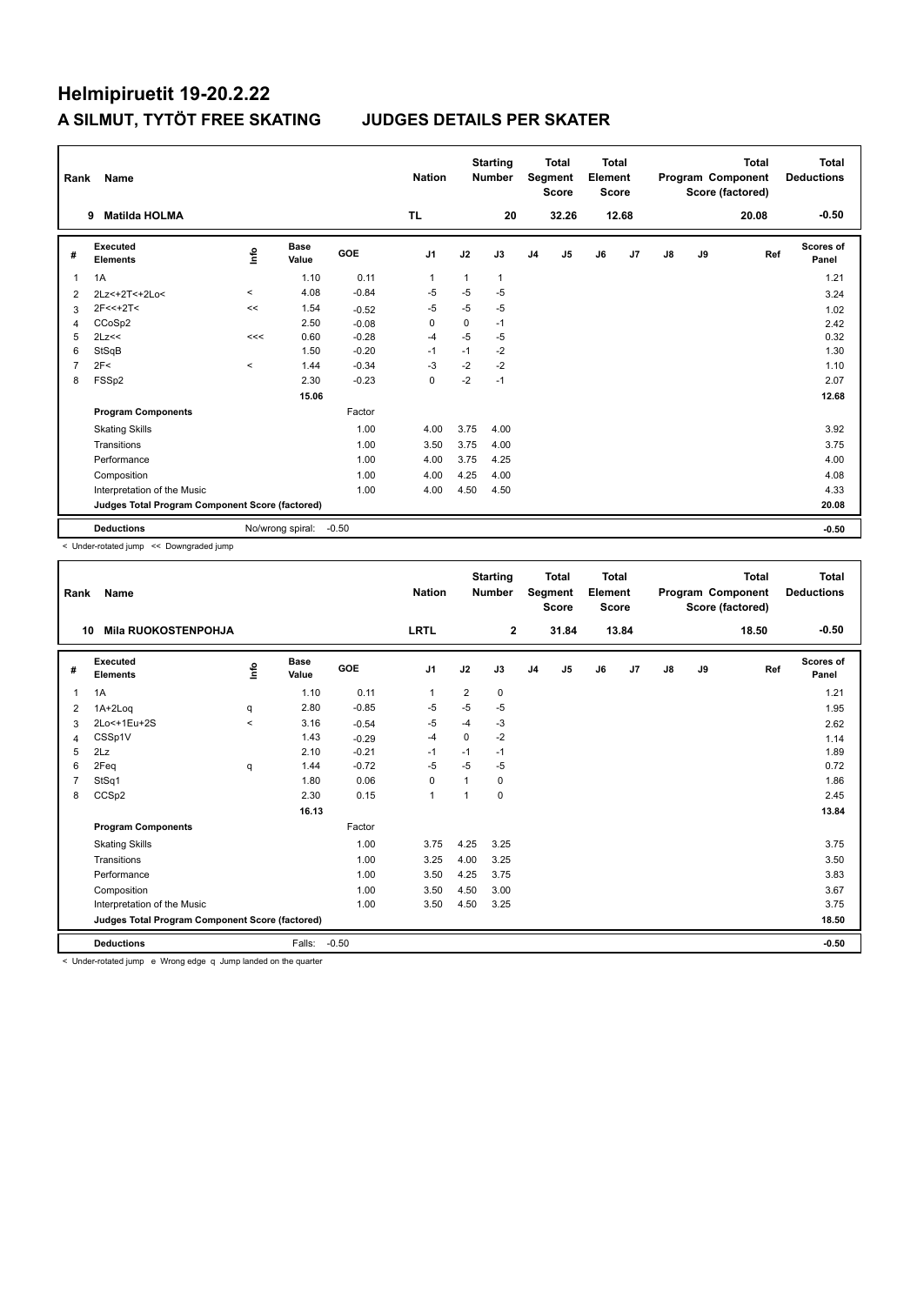| Rank           | <b>Name</b>                                     |       |                      |            | <b>Nation</b>  |             | <b>Starting</b><br><b>Number</b> |                | <b>Total</b><br>Segment<br><b>Score</b> | Total<br>Element<br>Score |       |               |    | <b>Total</b><br>Program Component<br>Score (factored) | Total<br><b>Deductions</b> |
|----------------|-------------------------------------------------|-------|----------------------|------------|----------------|-------------|----------------------------------|----------------|-----------------------------------------|---------------------------|-------|---------------|----|-------------------------------------------------------|----------------------------|
|                | 11 Lilja VARIS                                  |       |                      |            | <b>JOKA</b>    |             | 15                               |                | 31.74                                   |                           | 17.40 |               |    | 14.34                                                 | 0.00                       |
| #              | Executed<br><b>Elements</b>                     | lnfo  | <b>Base</b><br>Value | <b>GOE</b> | J <sub>1</sub> | J2          | J3                               | J <sub>4</sub> | J5                                      | J6                        | J7    | $\mathsf{J}8$ | J9 | Ref                                                   | <b>Scores of</b><br>Panel  |
| $\overline{1}$ | 1A                                              |       | 1.10                 | 0.00       | 0              | $\mathbf 0$ | 0                                |                |                                         |                           |       |               |    |                                                       | 1.10                       |
| 2              | 2F!+2T+2Log                                     |       | 4.80                 | $-0.78$    | $-5$           | $-4$        | $-4$                             |                |                                         |                           |       |               |    |                                                       | 4.02                       |
| 3              | StSq1                                           |       | 1.80                 | $-0.12$    | 0              | $-1$        | $-1$                             |                |                                         |                           |       |               |    |                                                       | 1.68                       |
| 4              | 2Lz                                             |       | 2.10                 | $-0.21$    | $-1$           | $-1$        | $-1$                             |                |                                         |                           |       |               |    |                                                       | 1.89                       |
| 5              | CCoSp3                                          |       | 3.00                 | $-0.30$    | $-1$           | $\mathbf 0$ | $-2$                             |                |                                         |                           |       |               |    |                                                       | 2.70                       |
| 6              | $2Fq+2T<$                                       | $\,<$ | 2.84                 | $-0.84$    | $-5$           | $-5$        | $-4$                             |                |                                         |                           |       |               |    |                                                       | 2.00                       |
| $\overline{7}$ | 2Lo                                             |       | 1.70                 | $-0.11$    | $-1$           | 0           | $-1$                             |                |                                         |                           |       |               |    |                                                       | 1.59                       |
| 8              | SSp4                                            |       | 2.50                 | $-0.08$    | 0              | 0           | $-1$                             |                |                                         |                           |       |               |    |                                                       | 2.42                       |
|                |                                                 |       | 19.84                |            |                |             |                                  |                |                                         |                           |       |               |    |                                                       | 17.40                      |
|                | <b>Program Components</b>                       |       |                      | Factor     |                |             |                                  |                |                                         |                           |       |               |    |                                                       |                            |
|                | <b>Skating Skills</b>                           |       |                      | 1.00       | 3.00           | 3.25        | 2.75                             |                |                                         |                           |       |               |    |                                                       | 3.00                       |
|                | Transitions                                     |       |                      | 1.00       | 3.00           | 3.00        | 2.75                             |                |                                         |                           |       |               |    |                                                       | 2.92                       |
|                | Performance                                     |       |                      | 1.00       | 3.00           | 3.00        | 2.50                             |                |                                         |                           |       |               |    |                                                       | 2.83                       |
|                | Composition                                     |       |                      | 1.00       | 3.00           | 3.25        | 2.50                             |                |                                         |                           |       |               |    |                                                       | 2.92                       |
|                | Interpretation of the Music                     |       |                      | 1.00       | 2.75           | 3.00        | 2.25                             |                |                                         |                           |       |               |    |                                                       | 2.67                       |
|                | Judges Total Program Component Score (factored) |       |                      |            |                |             |                                  |                |                                         |                           |       |               |    |                                                       | 14.34                      |
|                | <b>Deductions</b>                               |       |                      |            |                |             |                                  |                |                                         |                           |       |               |    |                                                       | 0.00                       |

< Under-rotated jump ! Not clear edge q Jump landed on the quarter

| Rank | <b>Name</b>                                     |          |                      |         | <b>Nation</b>  |      | <b>Starting</b><br><b>Number</b> |                | <b>Total</b><br>Segment<br><b>Score</b> | <b>Total</b><br>Element<br>Score |       |               |    | <b>Total</b><br>Program Component<br>Score (factored) | <b>Total</b><br><b>Deductions</b> |
|------|-------------------------------------------------|----------|----------------------|---------|----------------|------|----------------------------------|----------------|-----------------------------------------|----------------------------------|-------|---------------|----|-------------------------------------------------------|-----------------------------------|
|      | <b>Eden PEJAK</b><br>12                         |          |                      |         | <b>JOKA</b>    |      | 1                                |                | 29.57                                   |                                  | 13.65 |               |    | 16.42                                                 | $-0.50$                           |
| #    | Executed<br><b>Elements</b>                     | Life     | <b>Base</b><br>Value | GOE     | J <sub>1</sub> | J2   | J3                               | J <sub>4</sub> | J5                                      | J6                               | J7    | $\mathsf{J}8$ | J9 | Ref                                                   | <b>Scores of</b><br>Panel         |
| 1    | 2Sq+2Lo+2Lo<                                    | $\hat{}$ | 4.36                 | $-0.68$ | $-4$           | $-5$ | $-3$                             |                |                                         |                                  |       |               |    |                                                       | 3.68                              |
| 2    | $2F+2T<$                                        | $\hat{}$ | 2.84                 | $-0.78$ | $-5$           | $-4$ | $-4$                             |                |                                         |                                  |       |               |    |                                                       | 2.06                              |
| 3    | 2S                                              |          | 1.30                 | $-0.35$ | $-4$           | $-2$ | $-2$                             |                |                                         |                                  |       |               |    |                                                       | 0.95                              |
| 4    | SSp2                                            |          | 1.60                 | $-0.05$ | $-2$           | 1    | $\Omega$                         |                |                                         |                                  |       |               |    |                                                       | 1.55                              |
| 5    | 2F<                                             | $\hat{}$ | 1.44                 | $-0.39$ | $-4$           | $-2$ | $-2$                             |                |                                         |                                  |       |               |    |                                                       | 1.05                              |
| 6    | StSqB                                           |          | 1.50                 | $-0.10$ | $\mathbf 0$    | $-1$ | $-1$                             |                |                                         |                                  |       |               |    |                                                       | 1.40                              |
|      | 1A                                              |          | 1.10                 | 0.04    | 0              | 1    | $\Omega$                         |                |                                         |                                  |       |               |    |                                                       | 1.14                              |
| 8    | CCoSp2V                                         |          | 1.88                 | $-0.06$ | $-1$           | 0    | 0                                |                |                                         |                                  |       |               |    |                                                       | 1.82                              |
|      |                                                 |          | 16.02                |         |                |      |                                  |                |                                         |                                  |       |               |    |                                                       | 13.65                             |
|      | <b>Program Components</b>                       |          |                      | Factor  |                |      |                                  |                |                                         |                                  |       |               |    |                                                       |                                   |
|      | <b>Skating Skills</b>                           |          |                      | 1.00    | 3.00           | 3.25 | 3.00                             |                |                                         |                                  |       |               |    |                                                       | 3.08                              |
|      | Transitions                                     |          |                      | 1.00    | 2.50           | 3.00 | 3.25                             |                |                                         |                                  |       |               |    |                                                       | 2.92                              |
|      | Performance                                     |          |                      | 1.00    | 3.25           | 3.50 | 3.50                             |                |                                         |                                  |       |               |    |                                                       | 3.42                              |
|      | Composition                                     |          |                      | 1.00    | 3.75           | 3.75 | 3.25                             |                |                                         |                                  |       |               |    |                                                       | 3.58                              |
|      | Interpretation of the Music                     |          |                      | 1.00    | 3.50           | 3.50 | 3.25                             |                |                                         |                                  |       |               |    |                                                       | 3.42                              |
|      | Judges Total Program Component Score (factored) |          |                      |         |                |      |                                  |                |                                         |                                  |       |               |    |                                                       | 16.42                             |
|      | <b>Deductions</b>                               |          | No/wrong spiral:     | $-0.50$ |                |      |                                  |                |                                         |                                  |       |               |    |                                                       | $-0.50$                           |

< Under-rotated jump q Jump landed on the quarter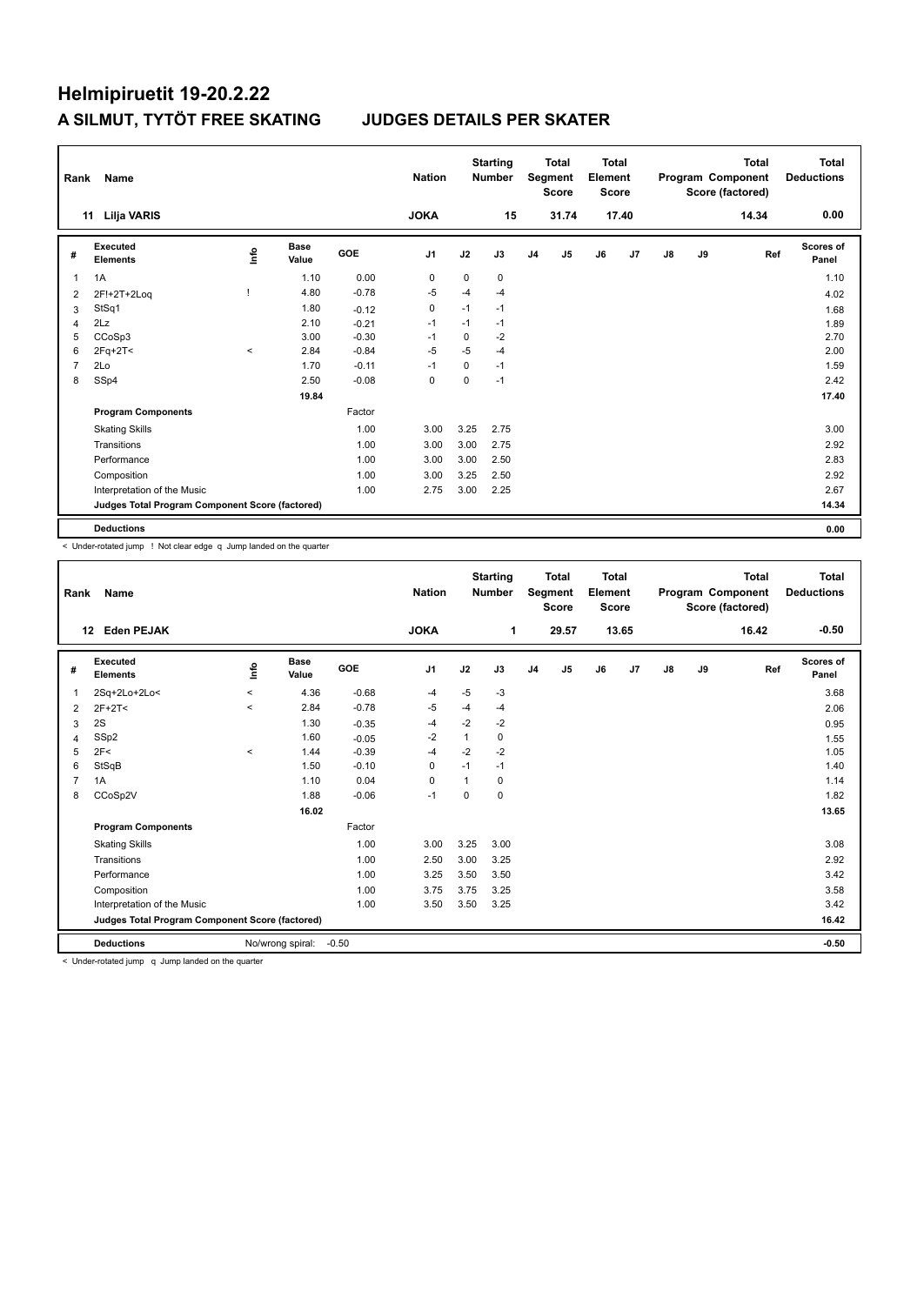| Rank           | Name                                            |         |                      |            | <b>Nation</b>  |              | <b>Starting</b><br><b>Number</b> |                | <b>Total</b><br>Segment<br><b>Score</b> | Total<br>Element<br><b>Score</b> |                |    |    | <b>Total</b><br>Program Component<br>Score (factored) | Total<br><b>Deductions</b> |
|----------------|-------------------------------------------------|---------|----------------------|------------|----------------|--------------|----------------------------------|----------------|-----------------------------------------|----------------------------------|----------------|----|----|-------------------------------------------------------|----------------------------|
|                | <b>Viola KARHU</b><br>13                        |         |                      |            | <b>ML</b>      |              | 12                               |                | 29.03                                   |                                  | 13.61          |    |    | 15.92                                                 | $-0.50$                    |
| #              | Executed<br><b>Elements</b>                     | ۴ů      | <b>Base</b><br>Value | <b>GOE</b> | J <sub>1</sub> | J2           | J3                               | J <sub>4</sub> | J <sub>5</sub>                          | J6                               | J <sub>7</sub> | J8 | J9 | Ref                                                   | Scores of<br>Panel         |
| $\overline{1}$ | 2Lo+1Eu+2S                                      |         | 3.50                 | 0.00       | 0              | $\Omega$     | 0                                |                |                                         |                                  |                |    |    |                                                       | 3.50                       |
| 2              | 2S                                              |         | 1.30                 | $-0.13$    | $-1$           | $-1$         | $-1$                             |                |                                         |                                  |                |    |    |                                                       | 1.17                       |
| 3              | SSp2                                            |         | 1.60                 | $-0.11$    | 0              | $-1$         | $-1$                             |                |                                         |                                  |                |    |    |                                                       | 1.49                       |
| $\overline{4}$ | 1A                                              |         | 1.10                 | 0.00       | 0              | 0            | 0                                |                |                                         |                                  |                |    |    |                                                       | 1.10                       |
| 5              | $1F+2Lo<$                                       | $\prec$ | 1.86                 | $-0.41$    | $-3$           | $-3$         | $-3$                             |                |                                         |                                  |                |    |    |                                                       | 1.45                       |
| 6              | StSqB                                           |         | 1.50                 | $-0.15$    | $\Omega$       | $-1$         | $-2$                             |                |                                         |                                  |                |    |    |                                                       | 1.35                       |
| $\overline{7}$ | 2T                                              |         | 1.30                 | $-0.65$    | $-5$           | $-5$         | $-5$                             |                |                                         |                                  |                |    |    |                                                       | 0.65                       |
| 8              | CCoSp3                                          |         | 3.00                 | $-0.10$    | $-1$           | $\mathbf{1}$ | $-1$                             |                |                                         |                                  |                |    |    |                                                       | 2.90                       |
|                |                                                 |         | 15.16                |            |                |              |                                  |                |                                         |                                  |                |    |    |                                                       | 13.61                      |
|                | <b>Program Components</b>                       |         |                      | Factor     |                |              |                                  |                |                                         |                                  |                |    |    |                                                       |                            |
|                | <b>Skating Skills</b>                           |         |                      | 1.00       | 3.75           | 3.50         | 3.25                             |                |                                         |                                  |                |    |    |                                                       | 3.50                       |
|                | Transitions                                     |         |                      | 1.00       | 3.00           | 3.25         | 3.00                             |                |                                         |                                  |                |    |    |                                                       | 3.08                       |
|                | Performance                                     |         |                      | 1.00       | 3.00           | 3.00         | 3.00                             |                |                                         |                                  |                |    |    |                                                       | 3.00                       |
|                | Composition                                     |         |                      | 1.00       | 3.00           | 3.50         | 3.00                             |                |                                         |                                  |                |    |    |                                                       | 3.17                       |
|                | Interpretation of the Music                     |         |                      | 1.00       | 3.00           | 3.00         | 3.50                             |                |                                         |                                  |                |    |    |                                                       | 3.17                       |
|                | Judges Total Program Component Score (factored) |         |                      |            |                |              |                                  |                |                                         |                                  |                |    |    |                                                       | 15.92                      |
|                | <b>Deductions</b>                               |         | Falls:               | $-0.50$    |                |              |                                  |                |                                         |                                  |                |    |    |                                                       | $-0.50$                    |

< Under-rotated jump

| <b>KELS</b><br>28.67<br>11.33<br><b>Maryam NGUYEN</b><br>23<br>17.34<br>14<br>Executed<br>Base<br>۴<br>GOE<br>J <sub>1</sub><br>J2<br>J3<br>J5<br>J6<br>J7<br>$\mathsf{J}8$<br>J9<br>Ref<br>J <sub>4</sub><br>#<br><b>Elements</b><br>Value<br>0.07<br>1A<br>1.10<br>0<br>1<br>1<br>1<br>$-5$<br>$-5$<br>$-0.72$<br>1.84<br>-5<br>$\,<$<br>2F<+2T<<<br>2<br>$-2$<br>$-2$<br>LSp2<br>1.90<br>$-1$<br>$-0.32$<br>3<br>2S<br>$\mathbf 0$<br>$-1$<br>1.30<br>$-1$<br>$-0.09$<br>4<br>2T<br>0.00<br>1.30<br>0<br>$\Omega$<br>0<br>5<br>0.60<br>$-0.10$<br>$-2$<br>$-2$<br>6<br>1Lz<br>$-1$<br>0<br>$-2$<br>StSqB<br>1.50<br>$-0.15$<br>$-1$<br>7<br>3.00<br>0.10<br>0<br>CCoSp3<br>$\mathbf{1}$<br>0<br>8<br>12.54<br>Factor<br><b>Program Components</b><br>1.00<br>3.25<br>3.50<br><b>Skating Skills</b><br>3.50<br>1.00<br>3.50<br>3.25<br>Transitions<br>3.50<br>1.00<br>3.50<br>3.75<br>Performance<br>3.50<br>1.00<br>3.50<br>3.25<br>Composition<br>3.75<br>Interpretation of the Music<br>1.00<br>3.25<br>3.50<br>3.50<br>Judges Total Program Component Score (factored) | Rank | Name |  | <b>Nation</b> | <b>Starting</b><br><b>Number</b> | <b>Total</b><br>Segment<br><b>Score</b> | <b>Total</b><br>Element<br><b>Score</b> |  | <b>Total</b><br>Program Component<br>Score (factored) | <b>Total</b><br><b>Deductions</b> |
|------------------------------------------------------------------------------------------------------------------------------------------------------------------------------------------------------------------------------------------------------------------------------------------------------------------------------------------------------------------------------------------------------------------------------------------------------------------------------------------------------------------------------------------------------------------------------------------------------------------------------------------------------------------------------------------------------------------------------------------------------------------------------------------------------------------------------------------------------------------------------------------------------------------------------------------------------------------------------------------------------------------------------------------------------------------------------|------|------|--|---------------|----------------------------------|-----------------------------------------|-----------------------------------------|--|-------------------------------------------------------|-----------------------------------|
|                                                                                                                                                                                                                                                                                                                                                                                                                                                                                                                                                                                                                                                                                                                                                                                                                                                                                                                                                                                                                                                                              |      |      |  |               |                                  |                                         |                                         |  |                                                       | 0.00                              |
|                                                                                                                                                                                                                                                                                                                                                                                                                                                                                                                                                                                                                                                                                                                                                                                                                                                                                                                                                                                                                                                                              |      |      |  |               |                                  |                                         |                                         |  |                                                       | Scores of<br>Panel                |
|                                                                                                                                                                                                                                                                                                                                                                                                                                                                                                                                                                                                                                                                                                                                                                                                                                                                                                                                                                                                                                                                              |      |      |  |               |                                  |                                         |                                         |  |                                                       | 1.17                              |
|                                                                                                                                                                                                                                                                                                                                                                                                                                                                                                                                                                                                                                                                                                                                                                                                                                                                                                                                                                                                                                                                              |      |      |  |               |                                  |                                         |                                         |  |                                                       | 1.12                              |
|                                                                                                                                                                                                                                                                                                                                                                                                                                                                                                                                                                                                                                                                                                                                                                                                                                                                                                                                                                                                                                                                              |      |      |  |               |                                  |                                         |                                         |  |                                                       | 1.58                              |
|                                                                                                                                                                                                                                                                                                                                                                                                                                                                                                                                                                                                                                                                                                                                                                                                                                                                                                                                                                                                                                                                              |      |      |  |               |                                  |                                         |                                         |  |                                                       | 1.21                              |
|                                                                                                                                                                                                                                                                                                                                                                                                                                                                                                                                                                                                                                                                                                                                                                                                                                                                                                                                                                                                                                                                              |      |      |  |               |                                  |                                         |                                         |  |                                                       | 1.30                              |
|                                                                                                                                                                                                                                                                                                                                                                                                                                                                                                                                                                                                                                                                                                                                                                                                                                                                                                                                                                                                                                                                              |      |      |  |               |                                  |                                         |                                         |  |                                                       | 0.50                              |
|                                                                                                                                                                                                                                                                                                                                                                                                                                                                                                                                                                                                                                                                                                                                                                                                                                                                                                                                                                                                                                                                              |      |      |  |               |                                  |                                         |                                         |  |                                                       | 1.35                              |
|                                                                                                                                                                                                                                                                                                                                                                                                                                                                                                                                                                                                                                                                                                                                                                                                                                                                                                                                                                                                                                                                              |      |      |  |               |                                  |                                         |                                         |  |                                                       | 3.10                              |
|                                                                                                                                                                                                                                                                                                                                                                                                                                                                                                                                                                                                                                                                                                                                                                                                                                                                                                                                                                                                                                                                              |      |      |  |               |                                  |                                         |                                         |  |                                                       | 11.33                             |
|                                                                                                                                                                                                                                                                                                                                                                                                                                                                                                                                                                                                                                                                                                                                                                                                                                                                                                                                                                                                                                                                              |      |      |  |               |                                  |                                         |                                         |  |                                                       |                                   |
|                                                                                                                                                                                                                                                                                                                                                                                                                                                                                                                                                                                                                                                                                                                                                                                                                                                                                                                                                                                                                                                                              |      |      |  |               |                                  |                                         |                                         |  |                                                       | 3.42                              |
|                                                                                                                                                                                                                                                                                                                                                                                                                                                                                                                                                                                                                                                                                                                                                                                                                                                                                                                                                                                                                                                                              |      |      |  |               |                                  |                                         |                                         |  |                                                       | 3.42                              |
|                                                                                                                                                                                                                                                                                                                                                                                                                                                                                                                                                                                                                                                                                                                                                                                                                                                                                                                                                                                                                                                                              |      |      |  |               |                                  |                                         |                                         |  |                                                       | 3.58                              |
|                                                                                                                                                                                                                                                                                                                                                                                                                                                                                                                                                                                                                                                                                                                                                                                                                                                                                                                                                                                                                                                                              |      |      |  |               |                                  |                                         |                                         |  |                                                       | 3.50                              |
|                                                                                                                                                                                                                                                                                                                                                                                                                                                                                                                                                                                                                                                                                                                                                                                                                                                                                                                                                                                                                                                                              |      |      |  |               |                                  |                                         |                                         |  |                                                       | 3.42                              |
|                                                                                                                                                                                                                                                                                                                                                                                                                                                                                                                                                                                                                                                                                                                                                                                                                                                                                                                                                                                                                                                                              |      |      |  |               |                                  |                                         |                                         |  |                                                       | 17.34                             |
| <b>Deductions</b>                                                                                                                                                                                                                                                                                                                                                                                                                                                                                                                                                                                                                                                                                                                                                                                                                                                                                                                                                                                                                                                            |      |      |  |               |                                  |                                         |                                         |  |                                                       | 0.00                              |

< Under-rotated jump << Downgraded jump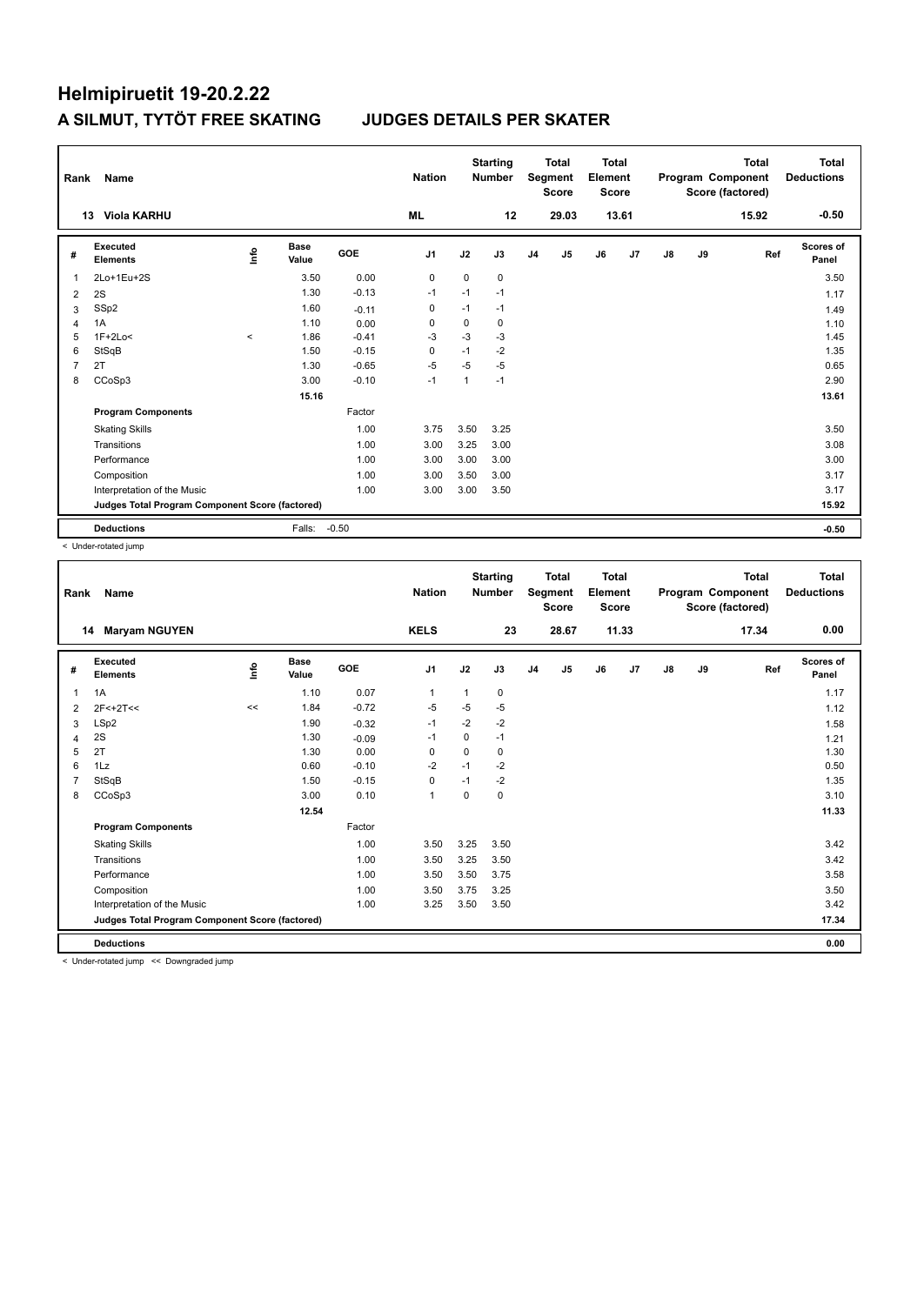| Rank           | Name                                            |          |                      |         | <b>Nation</b>  |                | <b>Starting</b><br><b>Number</b> |                | <b>Total</b><br>Segment<br><b>Score</b> | Total<br>Element<br><b>Score</b> |       |    |    | <b>Total</b><br>Program Component<br>Score (factored) | Total<br><b>Deductions</b> |
|----------------|-------------------------------------------------|----------|----------------------|---------|----------------|----------------|----------------------------------|----------------|-----------------------------------------|----------------------------------|-------|----|----|-------------------------------------------------------|----------------------------|
|                | <b>Nelle LEHTONEN</b><br>15                     |          |                      |         | <b>PTL</b>     |                | 10                               |                | 28.47                                   |                                  | 12.72 |    |    | 16.25                                                 | $-0.50$                    |
| #              | Executed<br><b>Elements</b>                     | <u>l</u> | <b>Base</b><br>Value | GOE     | J <sub>1</sub> | J2             | J3                               | J <sub>4</sub> | J5                                      | J6                               | J7    | J8 | J9 | Ref                                                   | <b>Scores of</b><br>Panel  |
| 1              | 2F!q                                            |          | 1.80                 | $-0.66$ | $-4$           | $-4$           | $-3$                             |                |                                         |                                  |       |    |    |                                                       | 1.14                       |
| 2              | 1A+1Eu+2S                                       |          | 2.90                 | $-0.13$ | $-1$           | $-1$           | $-1$                             |                |                                         |                                  |       |    |    |                                                       | 2.77                       |
| 3              | CSS <sub>p2</sub>                               |          | 2.30                 | $-0.46$ | $-3$           | $-1$           | $-2$                             |                |                                         |                                  |       |    |    |                                                       | 1.84                       |
| $\overline{4}$ | 2T                                              |          | 1.30                 | $-0.13$ | $-1$           | $-1$           | $-1$                             |                |                                         |                                  |       |    |    |                                                       | 1.17                       |
| 5              | 2S                                              |          | 1.30                 | $-0.65$ | $-5$           | $-5$           | $-5$                             |                |                                         |                                  |       |    |    |                                                       | 0.65                       |
| 6              | StSqB                                           |          | 1.50                 | $-0.35$ | $-3$           | $-2$           | $-2$                             |                |                                         |                                  |       |    |    |                                                       | 1.15                       |
| $\overline{7}$ | 2Lo                                             |          | 1.70                 | $-0.28$ | $-2$           | $-1$           | $-2$                             |                |                                         |                                  |       |    |    |                                                       | 1.42                       |
| 8              | CCoSp2                                          |          | 2.50                 | 0.08    | 0              | $\overline{1}$ | 0                                |                |                                         |                                  |       |    |    |                                                       | 2.58                       |
|                |                                                 |          | 15.30                |         |                |                |                                  |                |                                         |                                  |       |    |    |                                                       | 12.72                      |
|                | <b>Program Components</b>                       |          |                      | Factor  |                |                |                                  |                |                                         |                                  |       |    |    |                                                       |                            |
|                | <b>Skating Skills</b>                           |          |                      | 1.00    | 3.25           | 3.50           | 2.75                             |                |                                         |                                  |       |    |    |                                                       | 3.17                       |
|                | Transitions                                     |          |                      | 1.00    | 3.50           | 3.50           | 3.00                             |                |                                         |                                  |       |    |    |                                                       | 3.33                       |
|                | Performance                                     |          |                      | 1.00    | 3.00           | 3.50           | 2.50                             |                |                                         |                                  |       |    |    |                                                       | 3.00                       |
|                | Composition                                     |          |                      | 1.00    | 3.50           | 3.75           | 2.75                             |                |                                         |                                  |       |    |    |                                                       | 3.33                       |
|                | Interpretation of the Music                     |          |                      | 1.00    | 3.00           | 3.75           | 3.50                             |                |                                         |                                  |       |    |    |                                                       | 3.42                       |
|                | Judges Total Program Component Score (factored) |          |                      |         |                |                |                                  |                |                                         |                                  |       |    |    |                                                       | 16.25                      |
|                | <b>Deductions</b>                               |          | Falls:               | $-0.50$ |                |                |                                  |                |                                         |                                  |       |    |    |                                                       | $-0.50$                    |

! Not clear edge q Jump landed on the quarter

| Rank | <b>Name</b>                                     |         |                      |         | <b>Nation</b> |      | <b>Starting</b><br><b>Number</b> |                | <b>Total</b><br>Segment<br><b>Score</b> | <b>Total</b><br>Element<br><b>Score</b> |       |               |    | <b>Total</b><br>Program Component<br>Score (factored) | <b>Total</b><br><b>Deductions</b> |
|------|-------------------------------------------------|---------|----------------------|---------|---------------|------|----------------------------------|----------------|-----------------------------------------|-----------------------------------------|-------|---------------|----|-------------------------------------------------------|-----------------------------------|
|      | Pinja TUHKANEN<br>16                            |         |                      |         | <b>KULS</b>   |      | 4                                |                | 26.77                                   |                                         | 11.27 |               |    | 15.50                                                 | 0.00                              |
| #    | Executed<br><b>Elements</b>                     | ۴       | <b>Base</b><br>Value | GOE     | J1            | J2   | J3                               | J <sub>4</sub> | J5                                      | J6                                      | J7    | $\mathsf{J}8$ | J9 | Ref                                                   | <b>Scores of</b><br>Panel         |
| 1    | 1A+1Eu+2Sq                                      | q       | 2.90                 | $-0.35$ | -3            | $-3$ | $-2$                             |                |                                         |                                         |       |               |    |                                                       | 2.55                              |
| 2    | 1A                                              |         | 1.10                 | 0.04    | 0             | 1    | 0                                |                |                                         |                                         |       |               |    |                                                       | 1.14                              |
| 3    | 2F<                                             | $\,<\,$ | 1.44                 | $-0.38$ | -3            | $-2$ | $-3$                             |                |                                         |                                         |       |               |    |                                                       | 1.06                              |
| 4    | SSp3                                            |         | 2.10                 | 0.07    | 0             | 0    | 1                                |                |                                         |                                         |       |               |    |                                                       | 2.17                              |
| 5    | $1$ Lo $+2$ Lo<                                 | $\prec$ | 1.86                 | $-0.41$ | -3            | $-3$ | $-3$                             |                |                                         |                                         |       |               |    |                                                       | 1.45                              |
| 6    | 2S<+1T*+REP                                     | $\star$ | 0.73                 | $-0.38$ | $-4$          | $-4$ | $-3$                             |                |                                         |                                         |       |               |    |                                                       | 0.35                              |
|      | StSqB                                           |         | 1.50                 | $-0.20$ | $-2$          | 0    | $-2$                             |                |                                         |                                         |       |               |    |                                                       | 1.30                              |
| 8    | CCoSp1V                                         |         | 1.50                 | $-0.25$ | $-2$          | $-1$ | $-2$                             |                |                                         |                                         |       |               |    |                                                       | 1.25                              |
|      |                                                 |         | 13.13                |         |               |      |                                  |                |                                         |                                         |       |               |    |                                                       | 11.27                             |
|      | <b>Program Components</b>                       |         |                      | Factor  |               |      |                                  |                |                                         |                                         |       |               |    |                                                       |                                   |
|      | <b>Skating Skills</b>                           |         |                      | 1.00    | 3.00          | 3.75 | 2.50                             |                |                                         |                                         |       |               |    |                                                       | 3.08                              |
|      | Transitions                                     |         |                      | 1.00    | 3.00          | 3.50 | 3.25                             |                |                                         |                                         |       |               |    |                                                       | 3.25                              |
|      | Performance                                     |         |                      | 1.00    | 2.75          | 3.25 | 2.75                             |                |                                         |                                         |       |               |    |                                                       | 2.92                              |
|      | Composition                                     |         |                      | 1.00    | 3.25          | 4.00 | 2.75                             |                |                                         |                                         |       |               |    |                                                       | 3.33                              |
|      | Interpretation of the Music                     |         |                      | 1.00    | 2.50          | 3.75 | 2.50                             |                |                                         |                                         |       |               |    |                                                       | 2.92                              |
|      | Judges Total Program Component Score (factored) |         |                      |         |               |      |                                  |                |                                         |                                         |       |               |    |                                                       | 15.50                             |
|      | <b>Deductions</b>                               |         |                      |         |               |      |                                  |                |                                         |                                         |       |               |    |                                                       | 0.00                              |

< Under-rotated jump \* Invalid element REP Jump repetition q Jump landed on the quarter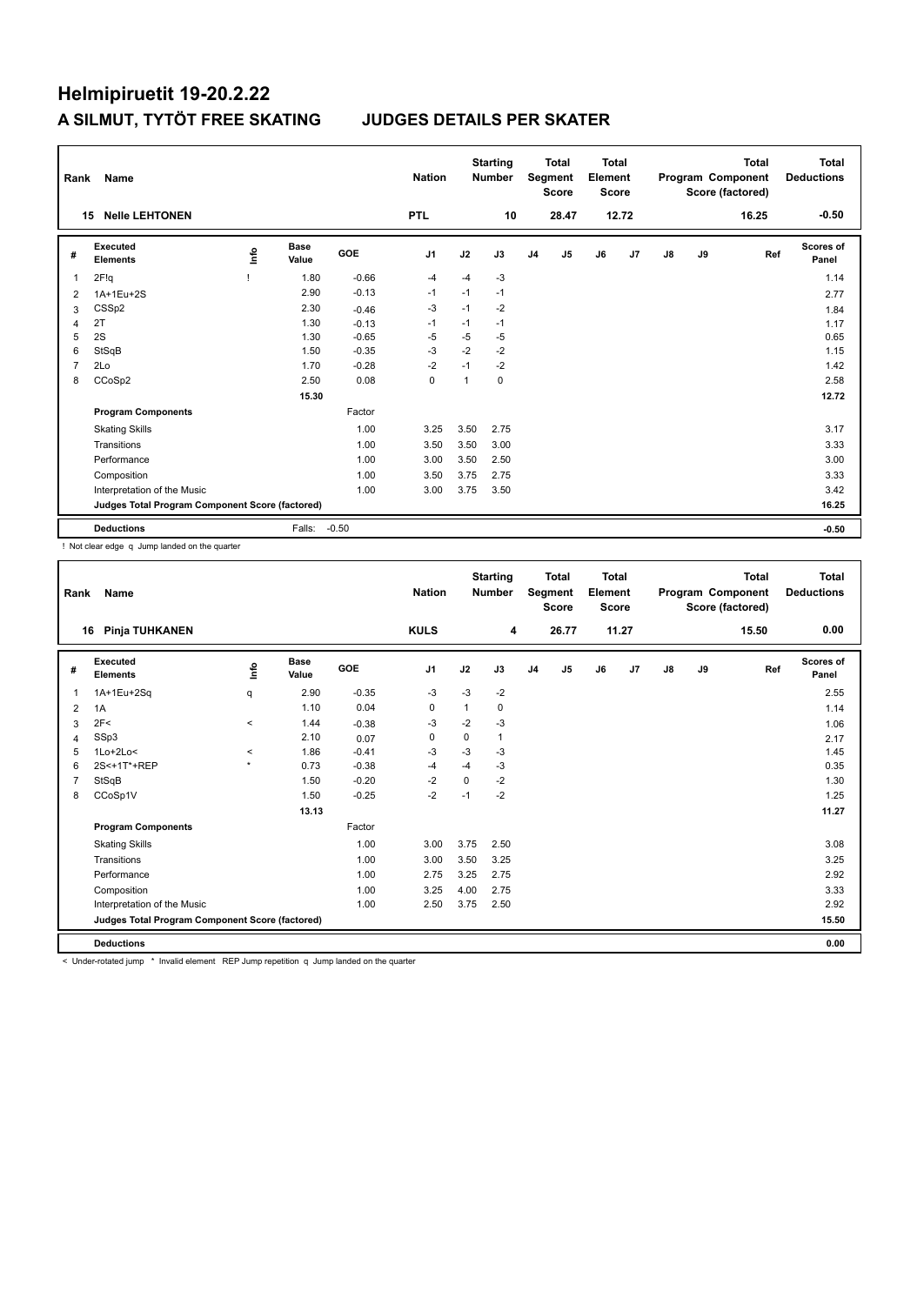| Rank           | Name                                            |         |               |            | <b>Nation</b>  |                | <b>Starting</b><br><b>Number</b> |                | <b>Total</b><br>Segment<br><b>Score</b> | Total<br>Element<br><b>Score</b> |       |               |    | <b>Total</b><br>Program Component<br>Score (factored) | Total<br><b>Deductions</b> |
|----------------|-------------------------------------------------|---------|---------------|------------|----------------|----------------|----------------------------------|----------------|-----------------------------------------|----------------------------------|-------|---------------|----|-------------------------------------------------------|----------------------------|
|                | <b>Ilona BERG</b><br>17                         |         |               |            | <b>PESAL</b>   |                | 11                               |                | 26.62                                   |                                  | 12.12 |               |    | 15.50                                                 | $-1.00$                    |
| #              | Executed<br><b>Elements</b>                     | ۴ů      | Base<br>Value | <b>GOE</b> | J <sub>1</sub> | J2             | J3                               | J <sub>4</sub> | J5                                      | J6                               | J7    | $\mathsf{J}8$ | J9 | Ref                                                   | Scores of<br>Panel         |
| 1              | 1A+1Eu+2S                                       |         | 2.90          | 0.00       | $\mathbf 0$    | $\Omega$       | 0                                |                |                                         |                                  |       |               |    |                                                       | 2.90                       |
| 2              | CCoSp2V                                         |         | 1.88          | $-0.25$    | $-1$           | $-1$           | $-2$                             |                |                                         |                                  |       |               |    |                                                       | 1.63                       |
| 3              | $2F<+2T<$                                       | $\prec$ | 2.48          | $-0.63$    | $-5$           | $-4$           | $-4$                             |                |                                         |                                  |       |               |    |                                                       | 1.85                       |
| 4              | StSq1                                           |         | 1.80          | $-0.24$    | $-2$           | $-1$           | $-1$                             |                |                                         |                                  |       |               |    |                                                       | 1.56                       |
| 5              | 2Lo<                                            | $\prec$ | 1.36          | $-0.36$    | $-3$           | $-3$           | $-2$                             |                |                                         |                                  |       |               |    |                                                       | 1.00                       |
| 6              | 2S<                                             | $\prec$ | 1.04          | $-0.52$    | $-5$           | $-5$           | $-5$                             |                |                                         |                                  |       |               |    |                                                       | 0.52                       |
| $\overline{7}$ | 2Lze<                                           | e       | 1.26          | $-0.63$    | $-5$           | $-5$           | $-5$                             |                |                                         |                                  |       |               |    |                                                       | 0.63                       |
| 8              | SSp3                                            |         | 2.10          | $-0.07$    | $\mathbf 0$    | $\overline{1}$ | $-2$                             |                |                                         |                                  |       |               |    |                                                       | 2.03                       |
|                |                                                 |         | 14.82         |            |                |                |                                  |                |                                         |                                  |       |               |    |                                                       | 12.12                      |
|                | <b>Program Components</b>                       |         |               | Factor     |                |                |                                  |                |                                         |                                  |       |               |    |                                                       |                            |
|                | <b>Skating Skills</b>                           |         |               | 1.00       | 3.00           | 3.50           | 2.75                             |                |                                         |                                  |       |               |    |                                                       | 3.08                       |
|                | Transitions                                     |         |               | 1.00       | 2.75           | 3.50           | 2.50                             |                |                                         |                                  |       |               |    |                                                       | 2.92                       |
|                | Performance                                     |         |               | 1.00       | 2.75           | 3.25           | 2.75                             |                |                                         |                                  |       |               |    |                                                       | 2.92                       |
|                | Composition                                     |         |               | 1.00       | 3.00           | 4.00           | 3.00                             |                |                                         |                                  |       |               |    |                                                       | 3.33                       |
|                | Interpretation of the Music                     |         |               | 1.00       | 2.75           | 3.75           | 3.25                             |                |                                         |                                  |       |               |    |                                                       | 3.25                       |
|                | Judges Total Program Component Score (factored) |         |               |            |                |                |                                  |                |                                         |                                  |       |               |    |                                                       | 15.50                      |
|                | <b>Deductions</b>                               |         | Falls:        | $-0.50$    |                |                | No/wrong spiral:                 |                | $-0.50$                                 |                                  |       |               |    |                                                       | $-1.00$                    |

< Under-rotated jump e Wrong edge

| Rank           | <b>Name</b>                                     |          |                      |         | <b>Nation</b>  |              | <b>Starting</b><br><b>Number</b> |                | <b>Total</b><br>Segment<br><b>Score</b> | <b>Total</b><br>Element<br>Score |      |               |    | <b>Total</b><br>Program Component<br>Score (factored) | Total<br><b>Deductions</b> |
|----------------|-------------------------------------------------|----------|----------------------|---------|----------------|--------------|----------------------------------|----------------|-----------------------------------------|----------------------------------|------|---------------|----|-------------------------------------------------------|----------------------------|
|                | Alisa JAAKONAHO<br>18                           |          |                      |         | <b>JOKA</b>    |              | 21                               |                | 26.45                                   |                                  | 9.87 |               |    | 17.08                                                 | $-0.50$                    |
| #              | Executed<br><b>Elements</b>                     | Life     | <b>Base</b><br>Value | GOE     | J <sub>1</sub> | J2           | J3                               | J <sub>4</sub> | J <sub>5</sub>                          | J6                               | J7   | $\mathsf{J}8$ | J9 | Ref                                                   | Scores of<br>Panel         |
| 1              | 1A+1Eu+2S<                                      | $\,<\,$  | 2.64                 | $-0.29$ | -3             | $-2$         | -3                               |                |                                         |                                  |      |               |    |                                                       | 2.35                       |
| 2              | 2F<<                                            | <<       | 0.50                 | $-0.25$ | $-5$           | $-5$         | $-5$                             |                |                                         |                                  |      |               |    |                                                       | 0.25                       |
| 3              | $1A+2T<$                                        | $\hat{}$ | 2.14                 | $-0.48$ | -5             | $-4$         | $-4$                             |                |                                         |                                  |      |               |    |                                                       | 1.66                       |
| 4              | SSp2                                            |          | 1.60                 | 0.00    | 0              | $\mathbf{1}$ | $-1$                             |                |                                         |                                  |      |               |    |                                                       | 1.60                       |
| 5              | StSq1                                           |          | 1.80                 | $-0.18$ | $-1$           | $-1$         | $-1$                             |                |                                         |                                  |      |               |    |                                                       | 1.62                       |
| 6              | CCoSpBV                                         |          | 1.28                 | $-0.34$ | $-3$           | $-2$         | $-3$                             |                |                                         |                                  |      |               |    |                                                       | 0.94                       |
| $\overline{7}$ | 2T <                                            | $\hat{}$ | 1.04                 | $-0.28$ | $-3$           | $-2$         | $-3$                             |                |                                         |                                  |      |               |    |                                                       | 0.76                       |
| 8              | 2S<                                             | $\hat{}$ | 1.04                 | $-0.35$ | $-4$           | $-3$         | $-3$                             |                |                                         |                                  |      |               |    |                                                       | 0.69                       |
|                |                                                 |          | 12.04                |         |                |              |                                  |                |                                         |                                  |      |               |    |                                                       | 9.87                       |
|                | <b>Program Components</b>                       |          |                      | Factor  |                |              |                                  |                |                                         |                                  |      |               |    |                                                       |                            |
|                | <b>Skating Skills</b>                           |          |                      | 1.00    | 3.25           | 3.50         | 3.50                             |                |                                         |                                  |      |               |    |                                                       | 3.42                       |
|                | Transitions                                     |          |                      | 1.00    | 3.25           | 3.50         | 3.25                             |                |                                         |                                  |      |               |    |                                                       | 3.33                       |
|                | Performance                                     |          |                      | 1.00    | 3.25           | 3.25         | 3.75                             |                |                                         |                                  |      |               |    |                                                       | 3.42                       |
|                | Composition                                     |          |                      | 1.00    | 3.50           | 3.75         | 3.50                             |                |                                         |                                  |      |               |    |                                                       | 3.58                       |
|                | Interpretation of the Music                     |          |                      | 1.00    | 3.25           | 3.50         | 3.25                             |                |                                         |                                  |      |               |    |                                                       | 3.33                       |
|                | Judges Total Program Component Score (factored) |          |                      |         |                |              |                                  |                |                                         |                                  |      |               |    |                                                       | 17.08                      |
|                | <b>Deductions</b>                               |          | Falls:               | $-0.50$ |                |              |                                  |                |                                         |                                  |      |               |    |                                                       | $-0.50$                    |

< Under-rotated jump << Downgraded jump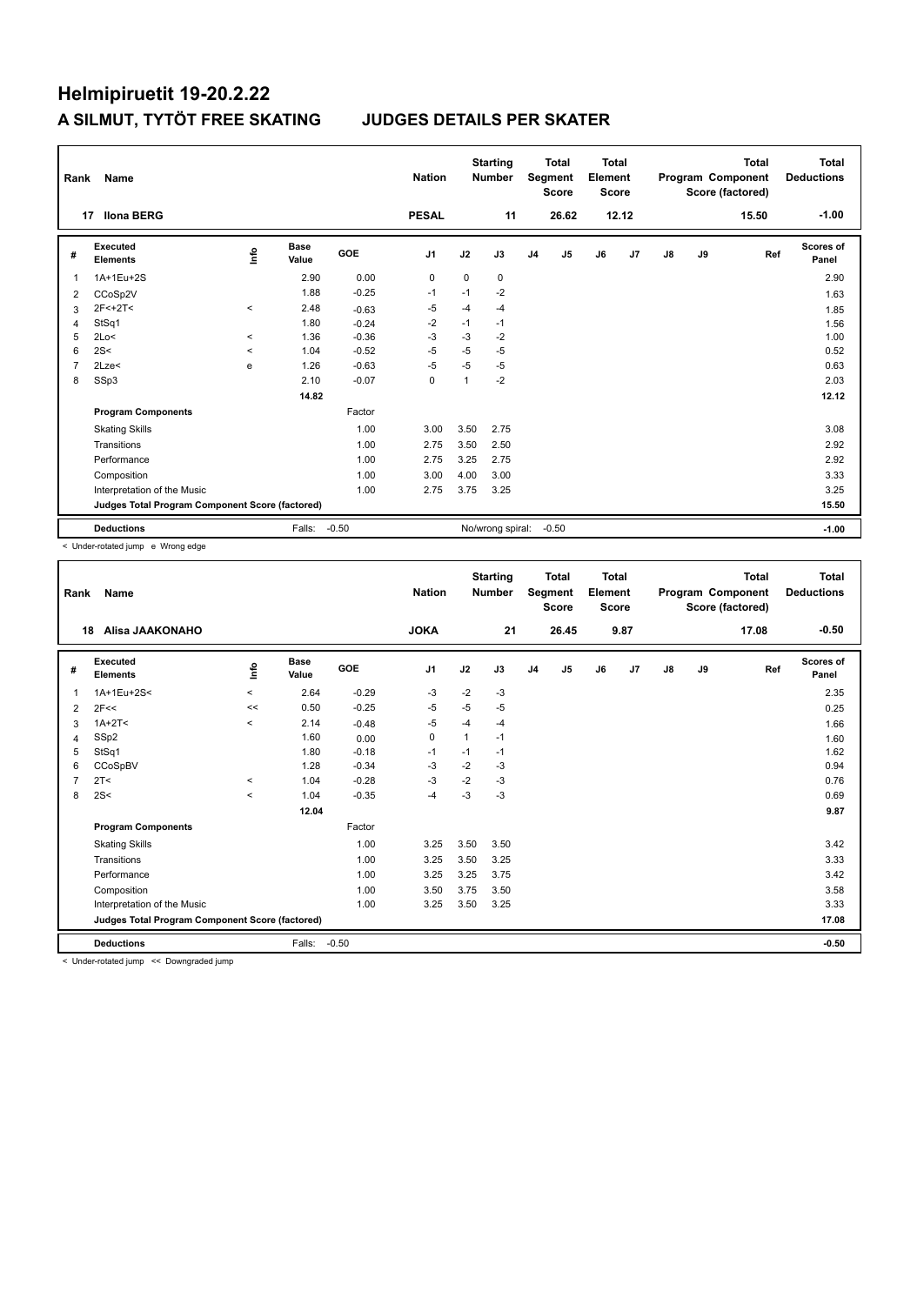| Rank           | Name                                            |                                  |                      |            | <b>Nation</b>  |                | <b>Starting</b><br><b>Number</b> |                | <b>Total</b><br>Segment<br><b>Score</b> | Total<br>Element<br><b>Score</b> |                |    |    | <b>Total</b><br>Program Component<br>Score (factored) | Total<br><b>Deductions</b> |
|----------------|-------------------------------------------------|----------------------------------|----------------------|------------|----------------|----------------|----------------------------------|----------------|-----------------------------------------|----------------------------------|----------------|----|----|-------------------------------------------------------|----------------------------|
|                | <b>Seela SUND</b><br>19                         |                                  |                      |            | <b>PTL</b>     |                | 6                                |                | 23.71                                   |                                  | 9.96           |    |    | 15.25                                                 | $-1.50$                    |
| #              | Executed<br><b>Elements</b>                     | $\mathop{\mathsf{Irr}}\nolimits$ | <b>Base</b><br>Value | <b>GOE</b> | J <sub>1</sub> | J2             | J3                               | J <sub>4</sub> | J <sub>5</sub>                          | J6                               | J <sub>7</sub> | J8 | J9 | Ref                                                   | Scores of<br>Panel         |
| 1              | 2F                                              |                                  | 1.80                 | $-0.12$    | $-1$           | $\mathbf 0$    | $-1$                             |                |                                         |                                  |                |    |    |                                                       | 1.68                       |
| $\overline{2}$ | 2S+SEQ+2T<<*                                    | $\star$                          | 1.04                 | $-0.65$    | $-5$           | $-5$           | $-5$                             |                |                                         |                                  |                |    |    |                                                       | 0.39                       |
| 3              | CSSp1                                           |                                  | 1.90                 | 0.19       | $\overline{1}$ | $\overline{2}$ | $\mathbf 0$                      |                |                                         |                                  |                |    |    |                                                       | 2.09                       |
| 4              | 1A                                              |                                  | 1.10                 | $-0.55$    | $-5$           | $-5$           | $-5$                             |                |                                         |                                  |                |    |    |                                                       | 0.55                       |
| 5              | StSqB                                           |                                  | 1.50                 | $-0.35$    | -3             | $-2$           | $-2$                             |                |                                         |                                  |                |    |    |                                                       | 1.15                       |
| 6              | 2Lo                                             |                                  | 1.70                 | $-0.06$    | $-1$           | $\Omega$       | $\Omega$                         |                |                                         |                                  |                |    |    |                                                       | 1.64                       |
| $\overline{7}$ | 2T                                              |                                  | 1.30                 | $-0.09$    | -1             | $-1$           | $\Omega$                         |                |                                         |                                  |                |    |    |                                                       | 1.21                       |
| 8              | CCoSp1V                                         |                                  | 1.50                 | $-0.25$    | $-2$           | $-1$           | $-2$                             |                |                                         |                                  |                |    |    |                                                       | 1.25                       |
|                |                                                 |                                  | 11.84                |            |                |                |                                  |                |                                         |                                  |                |    |    |                                                       | 9.96                       |
|                | <b>Program Components</b>                       |                                  |                      | Factor     |                |                |                                  |                |                                         |                                  |                |    |    |                                                       |                            |
|                | <b>Skating Skills</b>                           |                                  |                      | 1.00       | 2.75           | 3.50           | 3.25                             |                |                                         |                                  |                |    |    |                                                       | 3.17                       |
|                | Transitions                                     |                                  |                      | 1.00       | 2.75           | 3.25           | 3.00                             |                |                                         |                                  |                |    |    |                                                       | 3.00                       |
|                | Performance                                     |                                  |                      | 1.00       | 2.50           | 3.00           | 2.75                             |                |                                         |                                  |                |    |    |                                                       | 2.75                       |
|                | Composition                                     |                                  |                      | 1.00       | 3.25           | 3.50           | 3.00                             |                |                                         |                                  |                |    |    |                                                       | 3.25                       |
|                | Interpretation of the Music                     |                                  |                      | 1.00       | 2.75           | 3.25           | 3.25                             |                |                                         |                                  |                |    |    |                                                       | 3.08                       |
|                | Judges Total Program Component Score (factored) |                                  |                      |            |                |                |                                  |                |                                         |                                  |                |    |    |                                                       | 15.25                      |
|                | <b>Deductions</b>                               |                                  | Falls: -1.00         |            |                |                | No/wrong spiral:                 |                | $-0.50$                                 |                                  |                |    |    |                                                       | $-1.50$                    |

<< Downgraded jump \* Invalid element

| Rank | Name                                            |      |                      |         | <b>Nation</b>  |      | <b>Starting</b><br><b>Number</b> |                | <b>Total</b><br>Segment<br><b>Score</b> | <b>Total</b><br>Element<br><b>Score</b> |      |               |    | <b>Total</b><br>Program Component<br>Score (factored) | Total<br><b>Deductions</b> |
|------|-------------------------------------------------|------|----------------------|---------|----------------|------|----------------------------------|----------------|-----------------------------------------|-----------------------------------------|------|---------------|----|-------------------------------------------------------|----------------------------|
| 20   | <b>Neta VITIKAINEN</b>                          |      |                      |         | <b>KKJT</b>    |      | $\overline{7}$                   |                | 21.58                                   |                                         | 8.41 |               |    | 13.17                                                 | 0.00                       |
| #    | Executed<br><b>Elements</b>                     | ١nfo | <b>Base</b><br>Value | GOE     | J <sub>1</sub> | J2   | J3                               | J <sub>4</sub> | J5                                      | J6                                      | J7   | $\mathsf{J}8$ | J9 | Ref                                                   | <b>Scores of</b><br>Panel  |
| 1    | SSp3                                            |      | 2.10                 | $-0.21$ | $-1$           | 0    | $-2$                             |                |                                         |                                         |      |               |    |                                                       | 1.89                       |
| 2    | 2Sq                                             | q    | 1.30                 | $-0.39$ | -3             | $-3$ | $-3$                             |                |                                         |                                         |      |               |    |                                                       | 0.91                       |
| 3    | 2Lo<<                                           | <<   | 0.50                 | $-0.23$ | -4             | $-5$ | $-5$                             |                |                                         |                                         |      |               |    |                                                       | 0.27                       |
| 4    | 2Lz<<                                           | <<   | 0.60                 | $-0.26$ | $-4$           | $-5$ | $-4$                             |                |                                         |                                         |      |               |    |                                                       | 0.34                       |
| 5    | $1F+2Lo<<$                                      | <<   | 1.00                 | $-0.25$ | $-5$           | $-5$ | $-5$                             |                |                                         |                                         |      |               |    |                                                       | 0.75                       |
| 6    | StSqB                                           |      | 1.50                 | $-0.20$ | $-1$           | $-2$ | $-1$                             |                |                                         |                                         |      |               |    |                                                       | 1.30                       |
|      | $1A+2T<<$                                       | <<   | 1.50                 | $-0.55$ | $-5$           | $-5$ | $-5$                             |                |                                         |                                         |      |               |    |                                                       | 0.95                       |
| 8    | CCoSp2                                          |      | 2.50                 | $-0.50$ | $-3$           | $-2$ | $-1$                             |                |                                         |                                         |      |               |    |                                                       | 2.00                       |
|      |                                                 |      | 11.00                |         |                |      |                                  |                |                                         |                                         |      |               |    |                                                       | 8.41                       |
|      | <b>Program Components</b>                       |      |                      | Factor  |                |      |                                  |                |                                         |                                         |      |               |    |                                                       |                            |
|      | <b>Skating Skills</b>                           |      |                      | 1.00    | 2.75           | 2.50 | 2.25                             |                |                                         |                                         |      |               |    |                                                       | 2.50                       |
|      | Transitions                                     |      |                      | 1.00    | 3.00           | 2.50 | 2.75                             |                |                                         |                                         |      |               |    |                                                       | 2.75                       |
|      | Performance                                     |      |                      | 1.00    | 3.00           | 2.00 | 2.50                             |                |                                         |                                         |      |               |    |                                                       | 2.50                       |
|      | Composition                                     |      |                      | 1.00    | 3.25           | 2.25 | 2.75                             |                |                                         |                                         |      |               |    |                                                       | 2.75                       |
|      | Interpretation of the Music                     |      |                      | 1.00    | 3.00           | 2.00 | 3.00                             |                |                                         |                                         |      |               |    |                                                       | 2.67                       |
|      | Judges Total Program Component Score (factored) |      |                      |         |                |      |                                  |                |                                         |                                         |      |               |    |                                                       | 13.17                      |
|      | <b>Deductions</b>                               |      |                      |         |                |      |                                  |                |                                         |                                         |      |               |    |                                                       | 0.00                       |

<< Downgraded jump q Jump landed on the quarter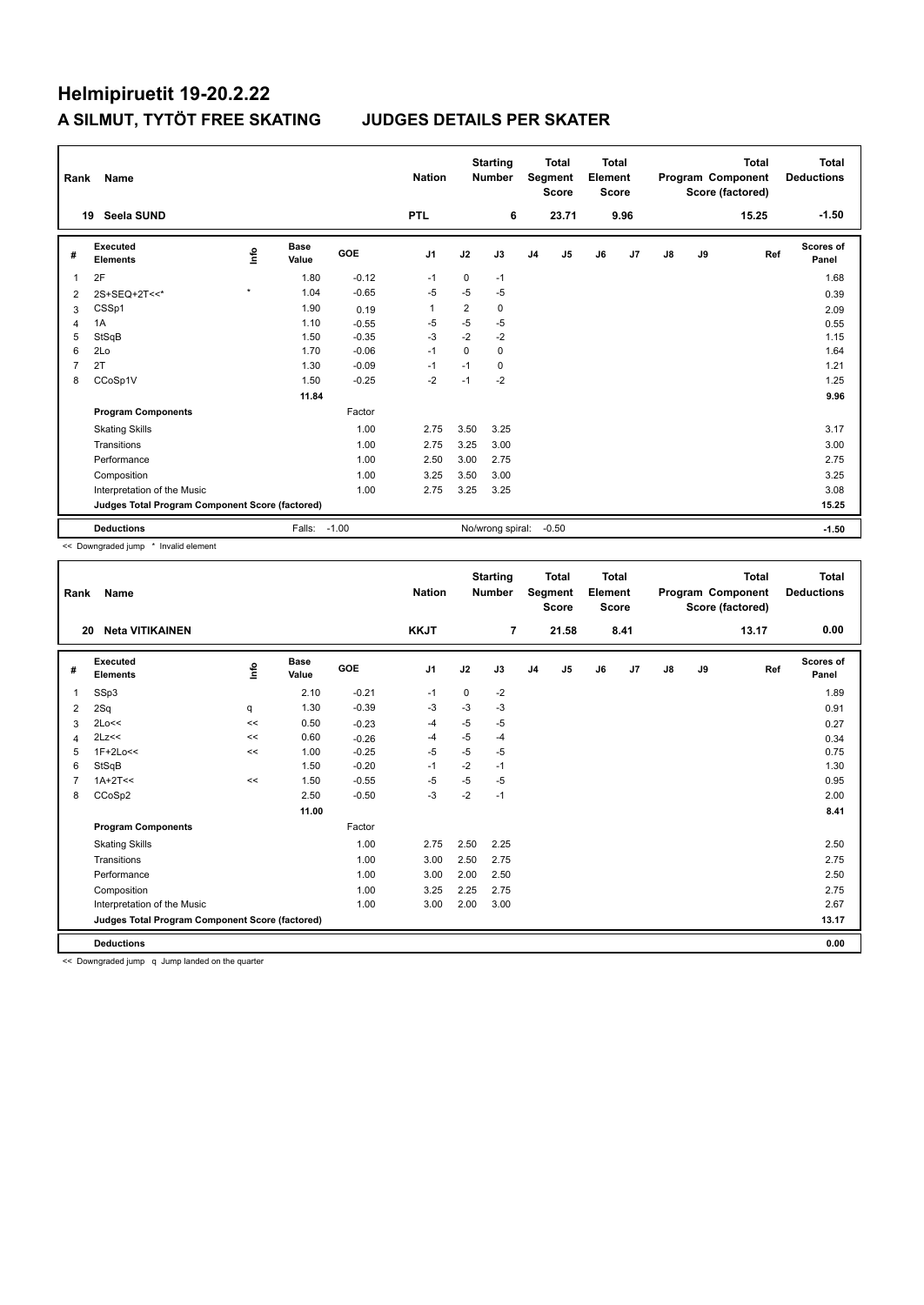| Rank           | Name                                            |          |                      |            | <b>Nation</b>  |      | <b>Starting</b><br><b>Number</b> |                | <b>Total</b><br>Segment<br><b>Score</b> | Total<br>Element<br><b>Score</b> |      |               |    | <b>Total</b><br>Program Component<br>Score (factored) | <b>Total</b><br><b>Deductions</b> |
|----------------|-------------------------------------------------|----------|----------------------|------------|----------------|------|----------------------------------|----------------|-----------------------------------------|----------------------------------|------|---------------|----|-------------------------------------------------------|-----------------------------------|
| 21             | <b>Anni OLLANKETO</b>                           |          |                      |            | <b>TTK</b>     |      | 9                                |                | 21.23                                   |                                  | 9.81 |               |    | 12.42                                                 | $-1.00$                           |
| #              | Executed<br><b>Elements</b>                     | ۴        | <b>Base</b><br>Value | <b>GOE</b> | J <sub>1</sub> | J2   | J3                               | J <sub>4</sub> | J5                                      | J6                               | J7   | $\mathsf{J}8$ | J9 | Ref                                                   | <b>Scores of</b><br>Panel         |
| $\overline{1}$ | 1A+1Eu+2S                                       |          | 2.90                 | $-0.65$    | $-5$           | $-5$ | $-5$                             |                |                                         |                                  |      |               |    |                                                       | 2.25                              |
| 2              | 2Lz<                                            | $\hat{}$ | 1.68                 | $-0.50$    | $-3$           | $-3$ | $-3$                             |                |                                         |                                  |      |               |    |                                                       | 1.18                              |
| 3              | 2Lo<                                            | $\prec$  | 1.36                 | $-0.68$    | $-5$           | $-5$ | $-5$                             |                |                                         |                                  |      |               |    |                                                       | 0.68                              |
| 4              | CCoSp3V                                         |          | 2.25                 | $-0.45$    | $-1$           | $-2$ | $-3$                             |                |                                         |                                  |      |               |    |                                                       | 1.80                              |
| 5              | 2F<                                             | $\prec$  | 1.44                 | $-0.63$    | -4             | $-4$ | $-5$                             |                |                                         |                                  |      |               |    |                                                       | 0.81                              |
| 6              | 2S                                              |          | 1.30                 | $-0.43$    | $-4$           | $-3$ | $-3$                             |                |                                         |                                  |      |               |    |                                                       | 0.87                              |
| $\overline{7}$ | StSqB                                           |          | 1.50                 | $-0.40$    | $-3$           | $-3$ | $-2$                             |                |                                         |                                  |      |               |    |                                                       | 1.10                              |
| 8              | CSp1                                            |          | 1.40                 | $-0.28$    | $-2$           | $-2$ | $-2$                             |                |                                         |                                  |      |               |    |                                                       | 1.12                              |
|                |                                                 |          | 13.83                |            |                |      |                                  |                |                                         |                                  |      |               |    |                                                       | 9.81                              |
|                | <b>Program Components</b>                       |          |                      | Factor     |                |      |                                  |                |                                         |                                  |      |               |    |                                                       |                                   |
|                | <b>Skating Skills</b>                           |          |                      | 1.00       | 2.75           | 2.75 | 2.50                             |                |                                         |                                  |      |               |    |                                                       | 2.67                              |
|                | Transitions                                     |          |                      | 1.00       | 2.25           | 2.25 | 2.25                             |                |                                         |                                  |      |               |    |                                                       | 2.25                              |
|                | Performance                                     |          |                      | 1.00       | 2.25           | 2.25 | 2.50                             |                |                                         |                                  |      |               |    |                                                       | 2.33                              |
|                | Composition                                     |          |                      | 1.00       | 2.75           | 2.50 | 2.75                             |                |                                         |                                  |      |               |    |                                                       | 2.67                              |
|                | Interpretation of the Music                     |          |                      | 1.00       | 2.50           | 2.25 | 2.75                             |                |                                         |                                  |      |               |    |                                                       | 2.50                              |
|                | Judges Total Program Component Score (factored) |          |                      |            |                |      |                                  |                |                                         |                                  |      |               |    |                                                       | 12.42                             |
|                | <b>Deductions</b>                               |          | Falls:               | $-1.00$    |                |      |                                  |                |                                         |                                  |      |               |    |                                                       | $-1.00$                           |

< Under-rotated jump

| Rank | Name                                            |         |                      |         | <b>Nation</b> |          | <b>Starting</b><br><b>Number</b> |                | <b>Total</b><br>Segment<br><b>Score</b> | <b>Total</b><br>Element<br><b>Score</b> |       |               |    | <b>Total</b><br>Program Component<br>Score (factored) | <b>Total</b><br><b>Deductions</b> |
|------|-------------------------------------------------|---------|----------------------|---------|---------------|----------|----------------------------------|----------------|-----------------------------------------|-----------------------------------------|-------|---------------|----|-------------------------------------------------------|-----------------------------------|
|      | Serafiina JÄRVISALO<br>$22 \,$                  |         |                      |         | <b>ML</b>     |          | 5                                |                | 20.92                                   |                                         | 10.17 |               |    | 12.75                                                 | $-2.00$                           |
| #    | Executed<br><b>Elements</b>                     | lnfo    | <b>Base</b><br>Value | GOE     | J1            | J2       | J3                               | J <sub>4</sub> | J5                                      | J6                                      | J7    | $\mathsf{J}8$ | J9 | Ref                                                   | Scores of<br>Panel                |
| 1    | 1A+1Eu+2S                                       |         | 2.90                 | $-0.65$ | -5            | $-5$     | $-5$                             |                |                                         |                                         |       |               |    |                                                       | 2.25                              |
| 2    | 2S                                              |         | 1.30                 | 0.00    | 0             | $\Omega$ | 0                                |                |                                         |                                         |       |               |    |                                                       | 1.30                              |
| 3    | 2T                                              |         | 1.30                 | $-0.65$ | -5            | $-5$     | $-5$                             |                |                                         |                                         |       |               |    |                                                       | 0.65                              |
| 4    | CCoSp2V                                         |         | 1.88                 | 0.06    | 0             | 1        | 0                                |                |                                         |                                         |       |               |    |                                                       | 1.94                              |
| 5    | StSqB                                           |         | 1.50                 | $-0.50$ | $-4$          | $-3$     | $-3$                             |                |                                         |                                         |       |               |    |                                                       | 1.00                              |
| 6    | 2F<                                             | $\prec$ | 1.44                 | $-0.72$ | $-5$          | $-5$     | $-5$                             |                |                                         |                                         |       |               |    |                                                       | 0.72                              |
| 7    | 1A                                              |         | 1.10                 | 0.00    | $\mathbf 0$   | 0        | 0                                |                |                                         |                                         |       |               |    |                                                       | 1.10                              |
| 8    | SSp1                                            |         | 1.30                 | $-0.09$ | $-1$          | 1        | $-2$                             |                |                                         |                                         |       |               |    |                                                       | 1.21                              |
|      |                                                 |         | 12.72                |         |               |          |                                  |                |                                         |                                         |       |               |    |                                                       | 10.17                             |
|      | <b>Program Components</b>                       |         |                      | Factor  |               |          |                                  |                |                                         |                                         |       |               |    |                                                       |                                   |
|      | <b>Skating Skills</b>                           |         |                      | 1.00    | 2.25          | 2.50     | 2.25                             |                |                                         |                                         |       |               |    |                                                       | 2.33                              |
|      | Transitions                                     |         |                      | 1.00    | 2.75          | 2.50     | 2.50                             |                |                                         |                                         |       |               |    |                                                       | 2.58                              |
|      | Performance                                     |         |                      | 1.00    | 2.50          | 2.25     | 2.75                             |                |                                         |                                         |       |               |    |                                                       | 2.50                              |
|      | Composition                                     |         |                      | 1.00    | 2.75          | 2.75     | 2.50                             |                |                                         |                                         |       |               |    |                                                       | 2.67                              |
|      | Interpretation of the Music                     |         |                      | 1.00    | 2.75          | 2.25     | 3.00                             |                |                                         |                                         |       |               |    |                                                       | 2.67                              |
|      | Judges Total Program Component Score (factored) |         |                      |         |               |          |                                  |                |                                         |                                         |       |               |    |                                                       | 12.75                             |
|      | <b>Deductions</b>                               |         | Falls:               | $-1.50$ |               |          | No/wrong spiral:                 |                | $-0.50$                                 |                                         |       |               |    |                                                       | $-2.00$                           |

< Under-rotated jump